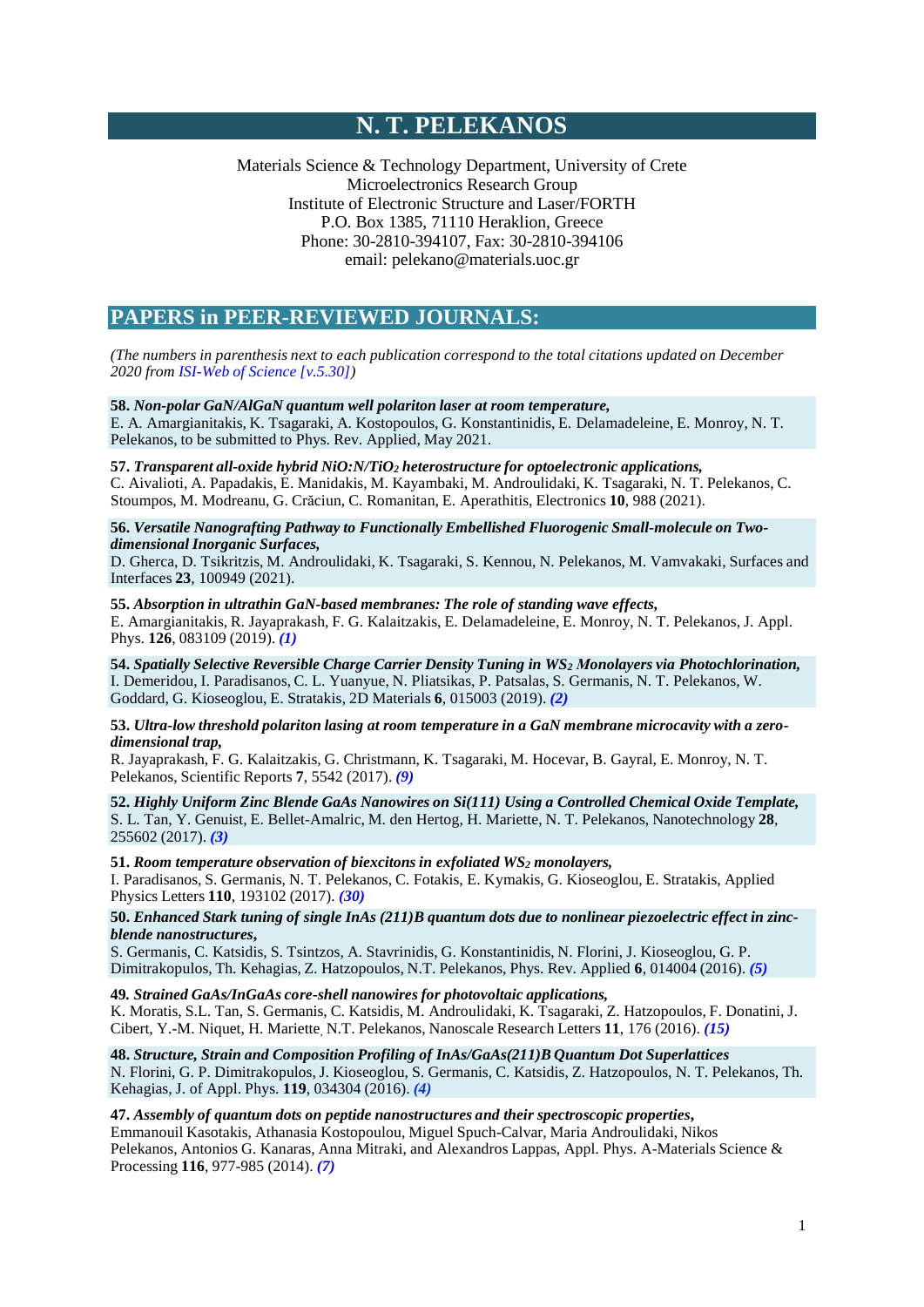# **46.** *Extraction of absorption coefficients from as-grown GaN nanowires on opaque substrates using alloptical method,*

R. Jayaprakash, D. Ajagunna, S. Germanis, M. Androulidaki, K. Tsagaraki, A. Georgakilas, N. T. Pelekanos, Optics Express 22, 19555 (2014). *(11)*

# **45.** *Recombination dynamics in piezoelectric (211)B InAs quantum dots,*

S. Germanis, A. Beveratos, C. Gauthron, A. Stavrinidis, G. Konstantinidis, Z. Hatzopoulos, N.T. Pelekanos, Microelectronic Engineering **112**, 179 (2013). *(2)*

# **44.** *Residual strain and piezoelectric effects in passivated GaAs.AlGaAs core-shell nanowires,*

M. Hocevar, G. Le Thuy, R. Songmuang, M. den Hertog, J. Bleuse, L. Besombes, Y-M Niquet, N. T. Pelekanos, Appl. Phys. Lett. **102**, 191103 (2013). *(36)*

#### **43.** *All dielectric GaN microcavity: Strong coupling and lasing at room temperature,*

K. Daskalakis, P. S. Eldridge, G. Christmann, E. Trichas, R. Murray, E. Iliopoulos, E. Monroy, N. T. Pelekanos, J. J. Baumberg, P. G. Savvidis, Appl. Phys. Lett. **102**, 101113 (2013). *(43)*

# **42.** *Piezoelectric InAs/GaAs quantum dots with reduced fine-structure splitting for the generation of entangled photons,*

S. Germanis, A. Beveratos, G. E. Dialynas, G. Deligeorgis, P. G. Savvidis, Z. Hatzopoulos, N. T. Pelekanos, Phys. Rev. B **86**, 035323 (2012). *(6)*

# **41.** *Bragg polariton luminescence from a GaN membrane embedded in all dielectric microcavity,*

E. Trichas, N. T. Pelekanos, E. Iliopoulos, E. Monroy, K. Tsagaraki, A. Kostopoulos, P. G. Savvidis, Appl. Phys. Lett. **98**, 221101 (2011). *(9)*

### **40.** *Piezoelectric InAs (211)B quantum dots grown by molecular beam epitaxy: structural and optical properties,*

G. E. Dialynas, S. Kalliakos, C. Xenogianni, M. Androulidaki, T. Kehagias, P. Komninou, P. G. Savvidis, Z. Hatzopoulos, N. T. Pelekanos, J. Appl. Phys. **108**, 103525 (2010). *(14)*

**39.** *Control of polariton scattering in resonant-tunneling double-quantum-well semiconductor microcavities,*  G. Christmann, C. Coulson, J. J. Baumberg, N.T. Pelekanos, Z. Hatzopoulos, S.I. Tsintzos, P.G. Savvidis, Phys. Rev. B **82**, 113308 (2010). *(30)*

#### 38. The effect of annealing on the properties of indium-tin-oxynitride films as ohmic contact for GaN based *optoelectronic devices,*

M. Himmerlich, M. Koufaki, G. Ecke, C. Mauder, V. Cimalla, J.A. Schaefer, A. Kondilis, N.T. Pelekanos, M. Modreanu, S. Krischok, E. Aperathitis, Applied Materials & Interfaces **1**, 1451 (2009). *(25)*

## **37.** *Resonantly enhanced selective photochemical etching of GaN,*

E. Trichas, M. Kayambaki, E. Iliopoulos, N. T. Pelekanos, P. G. Savvidis, Appl. Phys. Lett. **94**, 173505 (2009). *(20)*

#### **36.** *Room temperature GaAs exciton-polariton light emitting diode,*

S. Tsintzos, P. G. Savvidis, G. Deligeorgis, Z. Hatzopoulos, N. T. Pelekanos, Appl. Phys. Lett. **94**, 071109 (2009), selected also to appear in the March 2, 2009 issue of the Virtual Journal of Nanoscale Science & Technology. *(36)*

# **35.** *Internal field effects on the lasing characteristics of InGaN/GaN quantum well lasers,*

G. E. Dialynas, G. Deligeorgis, M. Zervos, N. T. Pelekanos, J. Appl. Phys. **104**, 113101 (2008). *(10)*

# **34.** *Current transport in semiconductor nanowires with built-in barriers based on a 1D transfer matrix calculation,*

M. Zervos, N. T. Pelekanos, J. Appl. Phys. **104**, 054302 (2008). *(2)*

#### **33.** *A GaAs polariton light-emitting diode operating near room temperature,*

S. Tsintzos, N. T. Pelekanos, G. Konstantinidis, Z. Hatzopoulos, P. G. Savvidis, Nature **453**, 372 (2008). *(178)*

# **32.** *Low resistance as-deposited Cr/Au contacts on p-type GaN,*

F. G. Kalaitzakis, N. T. Pelekanos, P. Prystawko, M. Leszczynski, G. Konstantinidis, Appl. Phys. Lett. **91**, 261103 (2007). *(13)*

#### **31.** *Reduced threshold current in (111)B grown InGaAs/AlGaAslaser diodes: the positive role of piezoelectric effect,*

G. Deligeorgis, G. Dialynas, Z. Hatzopoulos, N. T. Pelekanos, Appl. Phys. Lett. **90**, 121126 (2007). *(3)*

## **30.** *Selective measurement of hole tunneling times through AlGaAs barriers based on the quantum confined Stark effect,*

N. Le Thomas, N.T. Pelekanos, Z. Hatzopoulos, Phys. Rev. B **72**, 235323 (2005).

**29.** *Micro-Raman characterization of InGaN/GaN/Al2O<sup>3</sup> heterostructures,*

A.G. Kontos, Y.S. Raptis, N.T. Pelekanos, A. Georgakilas, E. Bellet-Amalric, D. Jalabert, Phys. Rev. B **72**, 155336 (2005). *(47)*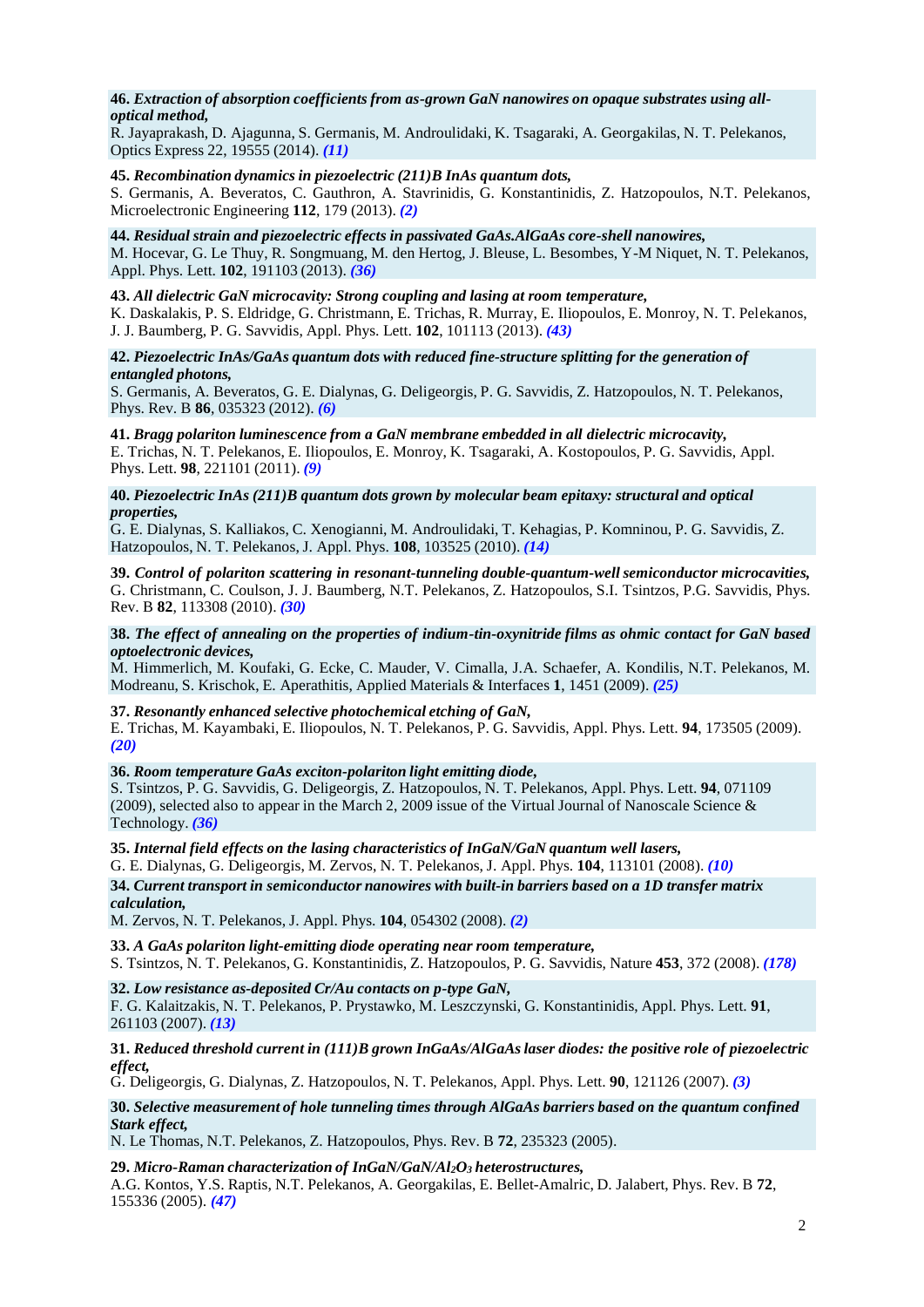### **28.** *Tunable laser diodes by Stark effect,*

N. Le Thomas, N.T. Pelekanos, Z. Hatzopoulos, Appl. Phys. Lett. **83**, 1304 (2003), selected also to appear in the Virtual Journal of Nanoscale Science & Technology **8**, Issue 8 (2003). *(7)*

**27.** *Direct comparison of recombination dynamics in cubic and hexagonal GaN/AlN quantum dots,* J. Simon, N.T. Pelekanos, C. Adelmann, E. Martinez-Guerrero, R. André, B. Daudin, Le Si Dang, H. Mariette, Phys. Rev. B **68**, 035312 (2003). *(156)*

**26.** *Piezoelectric effect on the optical phonon modes of strained cubic semidonductors: case of CdTe quantum wells,*

V. Stergiou, N.T. Pelekanos, Y.S. Raptis, Phys. Rev. B **67**, 165304 (2003). *(9)*

**25.** *Widely tunable light-emitting diodes by Stark effect in forward bias***,** N. Le Thomas, N.T. Pelekanos, Z. Hatzopoulos, E. Aperathitis, R. Hamelin, Appl. Phys. Lett. **81**, 1582 (2002), selected also to appear in the Virtual Journal of Nanoscale Science & Technology **6**, Issue 10 (2002). *(9)*

**24.** *Tunable piezoelectric semiconductorlaser controlled by the carrier injection level***,** V. Ortiz, N.T. Pelekanos, G. Mula, Le Si Dang, Appl. Phys. Lett. **77**, 788 (2000). *(8)*

**23.** *Self-assembled zinc blende GaN quantum dots grown by molecular beam epitaxy,* E. Martinez-Guerrero, C. Adelmann, F. Chabuel, J. Simon, N.T. Pelekanos, G. Feuillet, B. Daudin, H. Mariette, Appl. Phys. Lett. **77**, 809 (2000) *(78)*

**22.** *Self-assembled InGaN quantum dots grown by molecular beam epitaxy,* C. Adelmann, J. Simon, G. Feuillet, N.T. Pelekanos, B. Daudin, G. Fishman, Appl. Phys. Lett. **76**, 1570 (2000). *(133)*

**21.** *Spontaneous polarization effects in GaN/AlGaN quantum wells,* J. Simon, R. Langer, A. Barski, N.T. Pelekanos, Phys. Rev. B **61**, 7211 (2000). *(49)*

**20.** *Preferential nucleation of GaN self-assembled quantum dots at the edge of AlN threading dislocations,* J.L. Rouvière, J. Simon, G. Feuillet, N.T. Pelekanos, B. Daudin, Appl. Phys. Lett. **75**, 2632 (1999). *(76)*

**19.** *Giant electric fields in unstrained GaN single quantum wells,* R. Langer, J. Simon, V. Ortiz, N.T. Pelekanos, A. Barski, R. André, M. Godlewski, Appl. Phys. Lett. **74**, 3827 (1999). *(185)*

**18.** *High reflectivity GaN/GaAlN Bragg mirrors at blue/green wavelengths grown by molecular beam epitaxy,* R. Langer, A. Barski, J. Simon, N.T. Pelekanos, O. Konovalov, R. André, Le Si Dang, Appl. Phys. Lett. **74**, 3610 (1999). *(66)*

**17.** *Blue-light emission from GaN self-assembled quantum dots due to giant piezoelectric effect,* F. Widmann, J. Simon, B. Daudin, G. Feuillet, J.L. Rouvière, N.T. Pelekanos, G. Fishman, Phys. Rev. B. Rapid Comm. **58**, R15989 (1998). *(263)*

**16.** *Improved quality GaN grown by molecular beam epitaxy using In as a surfactant,*

F. Widmann, B. Daudin, G. Feuillet, N. Pelekanos, J.L. Rouvière, Appl. Phys. Lett. **73**, 2642 (1998). *(149)*

**15.** *Growth kinetics and optical properties of self-organized GaN quantum dots,* F. Widmann, B. Daudin, G. Feuillet, Y. Samson, J.L. Rouvière, N. Pelekanos, J. Appl. Phys. **83**, 7618 (1998). *(206)*

**14.** *Efficient all-optical light modulation in a piezoelectric heterostructure at room temperature,* V. Ortiz, N.T. Pelekanos, G. Mula, Appl. Phys. Lett. **72**, 963 (1998). *(12)*

**13.** *Observation of two-dimensional exciton-phonon quasi-bound states,* N.T. Pelekanos, H. Haas, N. Magnea, V. Belitsky, A. Cantarero, Phys. Rev. B **56**, Rapid Comm., R10056 (1997). *(4)*

**12.** *Room temperature electro-optic effect in CdHgTe multiple quantum well heterostructures at 1.5m,* G. Mula, N. T. Pelekanos, P. Gentile, N. Magnea, J.L. Pautrat, Appl. Phys. Lett. **70**, 856 (1997).

**11.** *All-optical spatial light modulator with MHz modulation rates,* N. T. Pelekanos, B. Deveaud, J. M. Gérard, H. Haas, U. Strauss, W. W. Rühle, J. Hebling, J. Kuhl, Optics Letters **20**, 2099 (1995). *(4)*

**10.** *Homogeneouslinewidths of excitons in CdTe/(Cd,Zn)Te single quantum wells,* E. J. Mayer, N. T. Pelekanos, J. Kuhl, N. Magnea, H. Mariette, Phys. Rev. B **51**, Rapid Comm., 17263 (1995). *(42)*

**9.** *Upper conduction band effects in heavily strained low-dimensionalsemiconductorsystems,*

J. M. Jancu, D. Bertho, C. Jouanin, B. Gil, N. T. Pelekanos, N. Magnea, H. Mariette, Phys. Rev. B **49**, Rapid Comm., 10802 (1994). *(10)*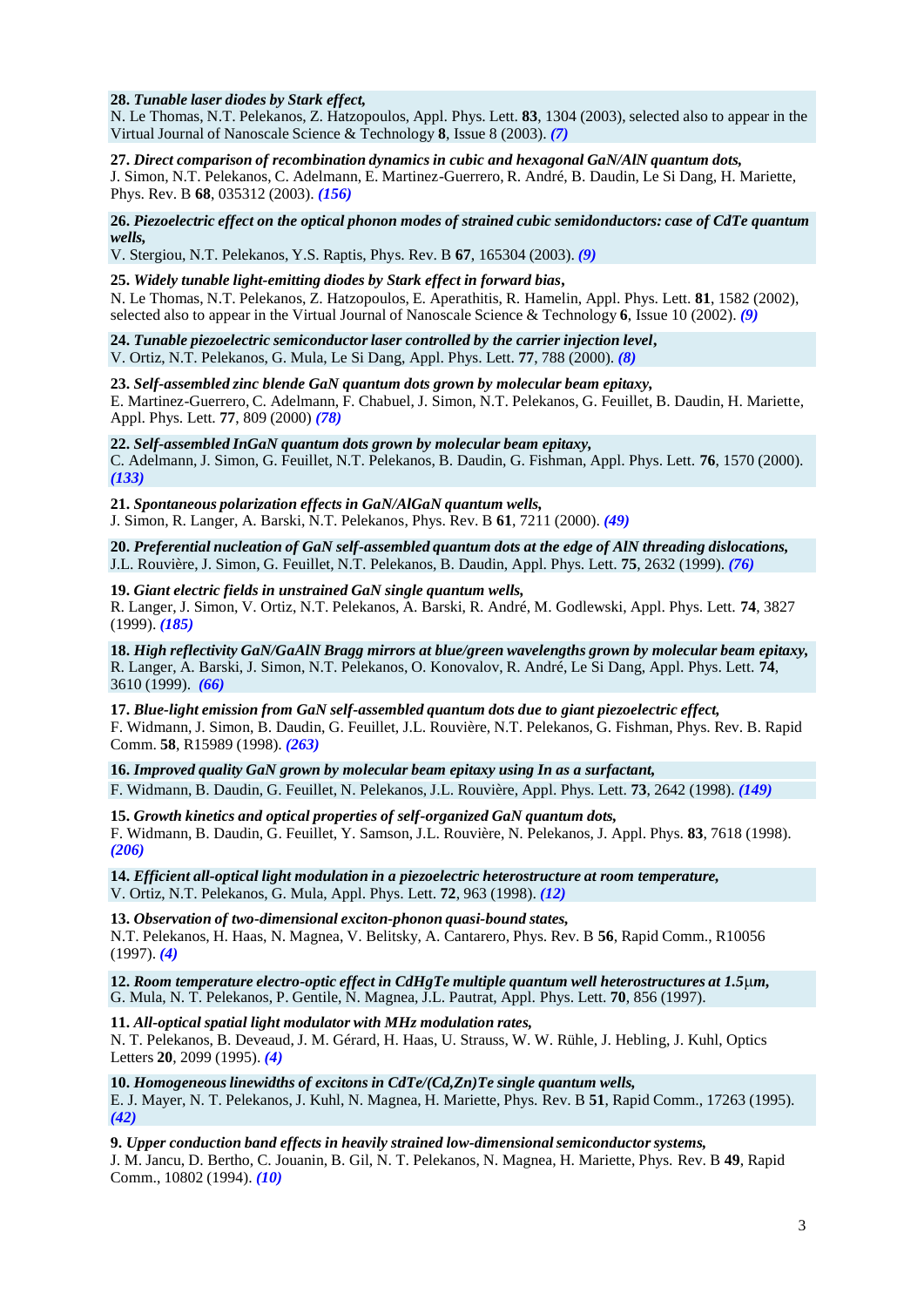# **8.** *Ultrathin pseudomorphic layers of ZnTe in CdTe/(Cd,Zn)Te superlattices: a direct optical probe of the mixed type band configuration,*

N. T. Pelekanos, P. Peyla, Le Si Dang, H. Mariette, P. H. Jouneau, A. Tardot, N. Magnea, Phys. Rev. B **48**, 1517 (1993). *(23)*

**7.** *Tunneling dynamics in CdTe/(Cd,Zn)Te asymmetric double quantum well structures,*

S. Haacke, N. T. Pelekanos, H. Mariette, M. Zigone, A. P. Heberle, W. W. Rühle, Phys. Rev. B **47**, Rapid. Comm., 16643 (1993). *(46)*

**6.** *Room temperature exciton absorption engineering in II-VI quantum wells,* N. T. Pelekanos, H. Haas, N. Magnea, H. Mariette, A. Wasiela, Appl. Phys. Lett. **61**, 3154 (1992). *(35)*

**5.** *Quasi-two dimensional excitons in (Zn,Cd)Se/ZnSe quantum wells: reduced exciton-LO-phonon coupling due to confinement effects,*

N. T. Pelekanos, J. Ding, M. Hagerot, A. V. Nurmikko, H. Luo, N. Samarth, J. K. Furdyna, Phys. Rev. B **45**, 6037 (1992). *(190)*

**4.** *Room temperature exciton absorption in (Zn,Cd)Se/ZnSe quantum wells at blue-green wavelengths,* J. Ding, N. Pelekanos, A. V. Nurmikko, H. Luo, N. Samarth, J. K. Furdyna, Appl. Phys. Lett. **57**, 2885 (1990). *(98)*

**3.** *Hot exciton luminescence in ZnTe/MnTe quantum wells: role of confinement, excitons and disorder,* N. Pelekanos, J. Ding, Q. Fu, A. V. Nurmikko, S. Durbin, M. Kobayashi, R. L. Gunshor, Phys. Rev. B **43**, Rapid Comm., 9354 (1991). *(37)*

#### **2.** *Spectroscopy in CdTe/MnTe quantum wells; a strained layer II-VI heterostructure with strong electronic confinement,*

N. Pelekanos, Q. Fu, J. Ding, W. Walecki, A. V. Nurmikko, S. Durbin, J. Han, M. Kobayashi, R. L. Gunshor, Phys. Rev. B **41**, 9966 (1990). *(31)*

# **1.** *Zincblende MnTe: epilayers and quantum well structures,*

S. M. Durbin, J. Han, Sungki O, M. Kobayashi, D. R. Menke, R. L. Gunshor, Q. Fu, N. Pelekanos, A. V. Nurmikko, D. Li, J. Gonsalves, N. Otsuka, Appl. Phys. Lett. **55**, 2087 (1989). *(104)*

# **BOOK CHAPTER:**

# **1.** *Electrically Driven Polariton Light Emitting Devices,*

S. I. Tsintzos, N. T. Pelekanos, P. G. Savvidis, in "Exciton Polaritons in Microcavities", edited by V. Timofeev and D. Sanvitto, Springer Series in Solid-State Sciences 172, (2012).

# **SPECIAL JOURNAL ISSUES:**

# **2.** *InAs nanostructures on polar GaAs surfaces,*

G. E. Dialynas, A. Pantazis, Z. Hatzopoulos, M. Androulidaki, K. Tsagaraki, G. Konstantinidis, C. Xenogianni, E. Trichas, S. Tsintzos, P. G. Savvidis, N. T. Pelekanos, Int. Journal of Nanotechnology, special issue on Nanotechnology in Greece, IJNT **6**, p.124-136 (2009). *(2)*

# **1.** *Structural and optical properties of self-assembled GaN/AlN quantum dots,*

C. Adelmann, M. Arlery, B. Daudin, G. Feuillet, Le Si Dang, H. Mariette, N. Pelekanos, J.L. Rouvière, J. Simon, F. Widmann, Comptes Rendus de l'Académie des Sciences de Paris, special issue on Wide Gap Semiconductors, t. 1, Série IV, p.61-69, (2000). *(13)*

# **CONFERENCE PAPERS in PEER-REVIEWED JOURNALS:**

# **64.** *Transferrable dielectric DBR membranes for versatile GaN-based polariton and VCSEL technology,*

E. A. Amargianitakis, S. Kazazis, G. Doundoulakis, G. Stavrinidis, G. Konstantinidis, E. Delamadeleine, E. Monroy, N. T. Pelekanos, Micro & Nano Engineering 2019, Rhodes, Microelectronic Engineering **228**, 111276 (2020). *(1)*

# **\*63.** *Improved GaN quantum well microcavitiesfor robust room temperature polaritonics,*

E. A. Amargianitakis, F. Miziou, M. Androulidaki, K. Tsagaraki, A. Kostopoulos, G. Konstantinidis, E. Delamadeleine, E. Monroy, N. T. Pelekanos, International Conference on Physics of Semiconductors 2018, Montpellier, Phys. Status Solidi B **256**, 1800716 (2019). *(2)*

# **62.** *3-D* **s***train fields in low-dimensional III-V semiconductors: A combined finite elements and HRTEM approach,*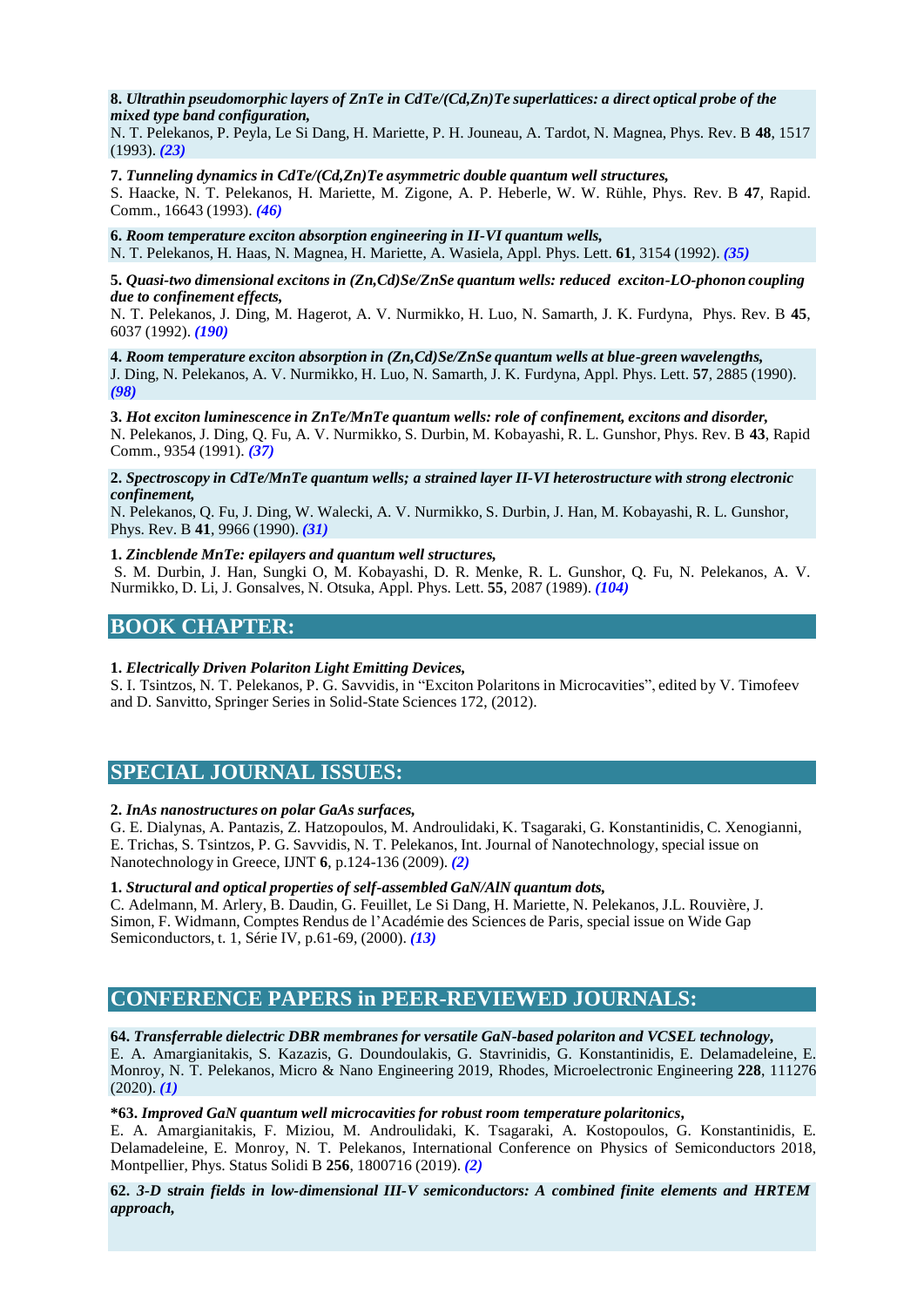N. Florini, G. P. Dimitrakopulos, J. Kioseoglou, N. T. Pelekanos, Th. Kehagias, E-MRS 2017 Spring meeting, Symposium N, Phys. Status Solidi A-Applications and Materials **215**, 1700409 (2018).

#### **61.** *Strain field determination in III–V heteroepitaxy coupling finite elements with experimental and theoretical techniques at the nanoscale,*

N. Florini, G. P. Dimitrakopulos, J. Kioseoglou, N. T. Pelekanos, Th. Kehagias, Journal of the Mechanical Behavior of Materials **26**, 1–8 (2017).

# **60.** *Nanostructure and strain properties of core-shell GaAs/AlGaAs nanowires,*

Th. Kehagias, N. Florini, J. Kioseoglou, Th. Pavloudis, Ph. Komninou, T. Walther, K. Moratis, Z. Hatzopoulos, N. T. Pelekanos, Microscopy of Semiconducting Materials MSM-XIX Conference, Cambridge, 2015, Semicond. Sci. Technol. **30**, 114012-114022 (2015). *(4)*

# **59.** *Ultra-smooth GaN membranes by photo-electrochemical etching for photonic applications,*

R. Jayaprakash, F. Kalaitzakis, M. Kayambaki, K. Tsagaraki, E. Monroy, N.T. Pelekanos, International Conference on Intergranular and Interphase Boundaries in Materials, IIB2013, Halkidiki, Journal of Materials Science **49**, 4018-4024 (2014). *(5)*

# **58.** *Effect of boiling aqua regia on MOCVD and MBE p-type GaN surfaces and Cr/p-GaN interfaces,*

F. G. Kalaitzakis, G. Konstantinidis, L. Sygellou, S. Kennou, S. Ladas, N. T. Pelekanos, Micro-Nano 2010 Athens, Microelectronic Engineering **90**, 115 (2012). *(3)*

**57.** *Monolithic integration of nitride-based transistor with light emitting diode for sensing applications,* F. G. Kalaitzakis, E. Iliopoulos, G. Konstantinidis, N. T. Pelekanos, Micro-Nano 2010 Athens, Microelectronic Engineering **90**, 33 (2012). *(15)*

### **56.** *Single dot spectroscopy on InAs/GaAs piezoelectric quantum dots,*

G. E. Dialynas, N. Hadjidimitriou, S. Kalliakos, S. Tsintzos, P. G. Savvidis, Z. Hatzopoulos, N. T. Pelekanos, Micro-Nano 2007 Athens, Phys. Status Solidi (a) **205**, 2566 (2008). *(3)*

# **55.** *Selective photochemical etching of GaN films and laser lift-off for microcavity fabrication,* M. Trichas, M. Kayambaki, C. Xenogianni, P. Tsotsis, E. Iliopoulos, N. T. Pelekanos, P. G. Savvidis, Micro-Nano 2007 Athens, Phys. Status Solidi (a) **205**, 2509 (2008). *(8)*

### **54.** *Towards electrically-pumped microcavity polariton lasers,*

S. Tsintzos, P. G. Savvidis, G. Konstantinidis, Z. Hatzopoulos, N. T. Pelekanos, Micro-Nano 2007 Athens, Phys. Status Solidi (c) **5**, 3594 (2008). *(1)*

**53.** *Anti-binding of bi-excitons in (211)B InAs/GaAs piezoelectric quantum dots,* G.E. Dialynas, C. Xenogianni, S. Tsintzos, E. Trichas, P.G. Savvidis, G. Konstantinidis, J. Renard, B. Gayral, Z.

Hatzopoulos, N.T. Pelekanos, MSS-2007 Genoa, Physica E **40**, 2113 (2008).

**\*52.** *InAs quantum dots grown by molecular beam epitaxy on GaAs (211)B polar substrates,* M. Zervos, C. Xenogianni, G. Deligeorgis, M. Androulidaki, P.G. Savvidis, Z. Hatzopoulos, N. T. Pelekanos, QD-2006 Chamonix, Phys. Status Solidi (c) **3**, 3988 (2006). *(10)*

# **\*51.** *InN quantum dots grown on GaN (0001) by molecular beam epitaxy,*

E. Dimakis, A. Georgakilas, E. Iliopoulos, K. Tsagaraki, A. Delimitis, P. Komninou, H. Kirmse, W. Neumann, M. Androulidaki, N. T. Pelekanos, QD-2006 Chamonix, Phys. Status Solidi (c) **3**, 3983 (2006). *(5)*

**50.** *Οptical emission spectroscopy during fabrication of indium-tin-oxynitride films by rf-sputtering,* M. Koufaki, M. Sifakis, E. Iliopoulos, N. Pelekanos, M. Modreanu, V. Cimalla, G. Ecke, and E. Aperathitis, E-MRS 2005 Strasbourg, Appl. Surf. Science **253**, 405 (2006). *(12)*

# **\*49.** *Resonant Raman scattering on InAlGaN/GaN heterostructures*

A. Cros, A. Cantarero, N. T. Pelekanos, A. Georgakilas, J. Pomeroy, M. Kuball, ICNS-6 Bremen 2005, Phys. Status Solidi (b) **243**, 1674 (2006). *(9)*

**\*48.** *Energy gaps and bowing parameters of InAlGaN ternary and quaternary alloys,*

M. Androulidaki, N. T. Pelekanos, K. Tsagaraki, E. Dimakis, E. Iliopoulos, A. Adikimenakis, E. Bellet-Amalric, D. Jalabert, A. Georgakilas, ICNS-6 Bremen 2005, Phys. Status Solidi (c) **3**, 1866 (2006). *(30)*

# **\*47.** *Optical cavity formation on GaN using a conventional RIE system,*

F. G. Kalaitzakis, G. Konstantinidis, K. Tsagaraki, M. Androulidaki, N. T. Pelekanos, ICNS-6 Bremen 2005, Phys. Status Solidi (c) **3**, 1798 (2006). *(2)*

#### **\*46.** *Influence of polarization fields on the lasing properties of III-nitride quantum wells,* G. E. Dialynas, G. Deligeorgis, M. Zervos, N. T Pelekanos, MSS-12 Albuquerque 2005, Physica E 32, 558 (2006). *(2)*

**45.** *InGaN alloys grown in the entire composition range by plasma assisted molecular beam epitaxy,* E. Iliopoulos, A. Georgakilas, E. Dimakis, A. Adikimenakis, K. Tsagaraki, M. Androulidaki, N. T. Pelekanos, EMRS'2005 Warsaw, Phys. Status Solidi (a) **203**, 102 (2006). *(41)*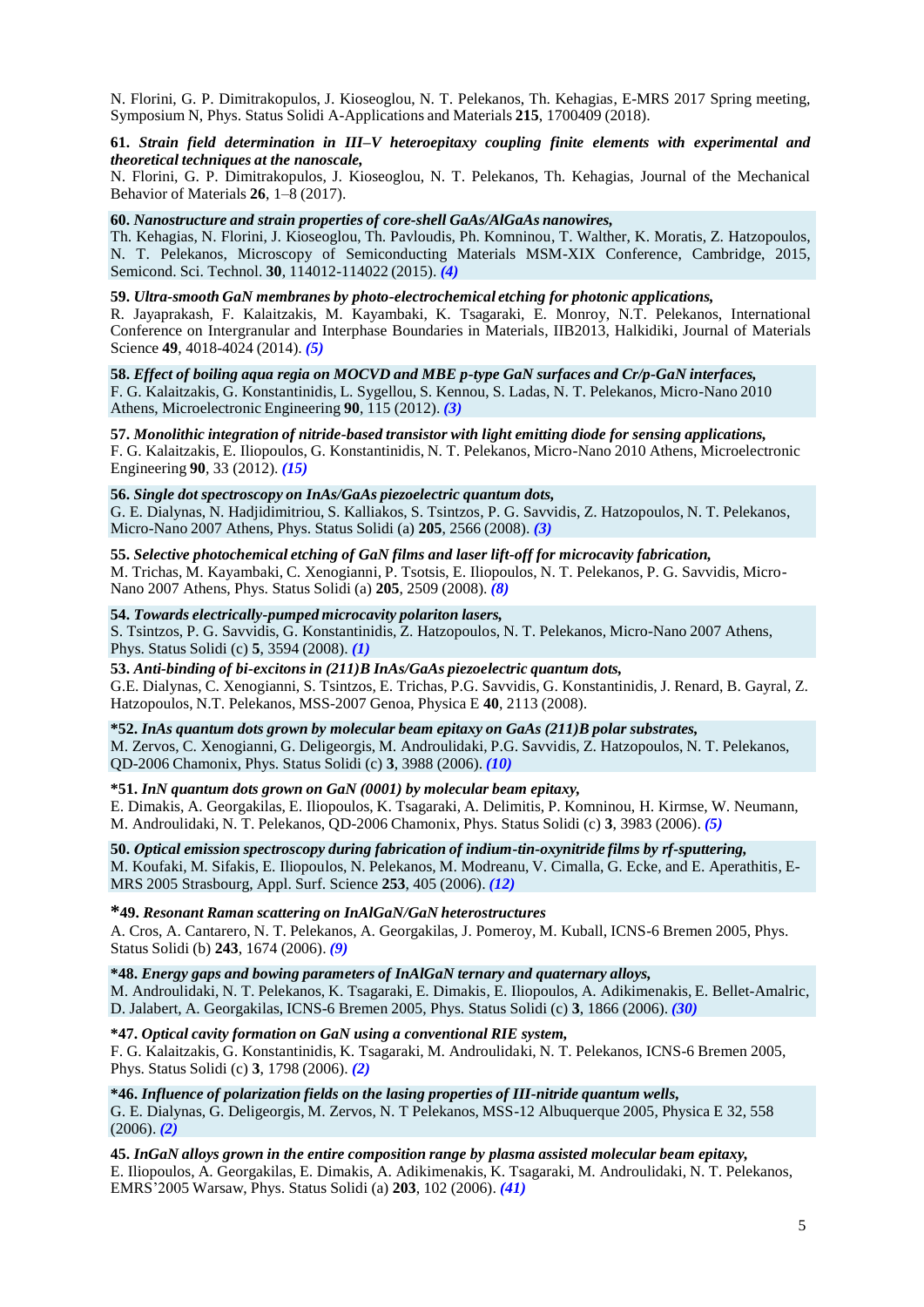#### **44.** *Recombination kinetics in polarization-matched InAlGaN/GaN quantum wells***,**

M. Zamfirescu, A. Vinattieri, M. Gurioli, M. Androulidaki, N.T. Pelekanos, E. Dimakis, A. Georgakilas, PLMCN-5 2005 Glasgow, and ICNS-6 2005 Bremen, Phys. Status Solidi (c) **2**, 3941 (2005). *(4)*

# *\****43.** *GaN quantum dots: from basic understanding to unique applications,*

N. T. Pelekanos, G. E. Dialynas, J. Simon, H. Mariette, B. Daudin, MMN'04, Athens 2004, Journal of Physics: Conf. Series **10**, 61 (2005). *(4)*

#### **\*42.** *Threshold current reduction due to piezoelectric effects in InGaAs/AlGaAslaser diodes,*

G. Deligeorgis, G. E. Dialynas, N. T. Pelekanos, Z. Hatzopoulos, MMN'04, Athens 2004, Journal of Physics: Conf. Series **10**, 35 (2005). *(3)*

# **41.** *Recent progress in growth and physics of GaN/AlN quantum dots,*

N. Gogneau, F. Enjalbert, F. Fossard, Y. Hori, C. Adelmann, J. Brault, E. Martinez-Guerrero,J. Simon, E. Bellet-Amalric, D. Jalabert, N. Pelekanos, J.-L. Rouvière, B. Daudin, Le Si Dang, H. Mariette, E. Monroy, Phys. Status Solidi (c) **1**, 1445 (2004). *(12)*

### **40.** *Comparative study of (100) and (111)B InGaAs single quantum well laser diodes,*

G.E. Dialynas, G. Deligeorgis, N. Le Thomas, Z. Hatzopoulos, N.T. Pelekanos, ESPS-NIS'03, Stuttgart 2003, Physica E **23**, 329 (2004). *(6)*

### **39.** *Optical characterisation of indium-tin-oxynitride fabricated by RF-sputtering,*

E. Aperathitis, M. Mondreanu, M. Bender, V. Cimalla, G. Ecke, M. Androulidaki, N. Pelekanos, EMRS'03, Strasbourg 2003, Thin Solid Films **450**, 101 (2004). *(9)*

### **\*38.** *Field-compensated quaternary InAlGaN/GaN quantum wells,*

F. Kalaïtzakis, M. Androulidaki, N. T. Pelekanos, E. Dimakis, E. Bellet-Amalric, D. Jalabert, D. Cengher, K. Tsagaraki, E. Aperathitis, G. Konstantinidis, A. Georgakilas, ICNS-5, Nara 2003, Phys. Status Solidi (b) **240**, 301 (2003). *(5)*

# **37.** *Plasma-assisted MBE growth of quaternary InAlGaN quantum well heterostructures with room temperature luminescence,*

E. Dimakis, A. Georgakilas, M. Androulidaki, K. Tsagaraki, G. Kittler, F. Kalaitzakis, D. Cengher, E. Bellet-Amalric, D. Jalabert, N.T. Pelekanos, MBE XII, San Francisco 2002, J. Cryst. Growth **251**, 476 (2003). *(27)*

### **36.** *GaN quantum dots: physics and applications,*

L. S. Dang, G. Fishman, H. Mariette, C. Adelmann, E. Martinez, J. Simon, B. Daudin, E. Monroy, N. Pelekanos, J. L. Rouviere, and Y. H. Cho, J. Korean Phys. Soc. **42**, S657 (2003). *(12)*

# **\*35.** *Optical properties of InAlGaN heterostructures grown by RF-MBE,*

M. Androulidaki, N. T. Pelekanos, E. Dimakis, F. Kalaïtzakis, E. Aperathitis, E. Bellet-Amalric, D. Jalabert, K. Tsagaraki, A. Georgakilas, IWN-2002, Aachen 2002, Phys. Status Solidi (c) **0**, 504 (2002). *(2)*

#### *\****34.** *Piezoelectric effects in heterostructures: consequences and applications,*

N. Le Thomas, N.T. Pelekanos, Novel Index Surfaces 2001, NIS'01, Aspet 2001, MicroelectronicsJournal **33**, 565 (2002). *(8)*

# **33.** *Residual doping effects on the amplitude of polarization-induced electric fields in GaN/AlGaN quantum wells,*

J. Simon, E. Langer, A. Barski, M. Zervos, N.T. Pelekanos, ICNS-4 Colorado 2001, Phys. Status Solidi (a) **188**, 867 (2001). *(6)*

# **32.** *Self-assembled GaN quantum dots grown by plasma-assisted molecular beam epitaxy,*

B. Daudin, G. Feuillet, H. Mariette, N. Pelekanos, E. Molva, J.L. Rouvière, C. Adelmann, E. Martinez-Guerrero, J. Barjon, Japanese Journal of Applied Physics (Part 1 Regular Papers Short Notes and Review Papers) **40**, 1892 (2001). *(22)*

**\*31.** *Time-resolved photoluminescence studies of cubic and hexagonal GaN quantum dots,* J. Simon, E. Martinez-Guerrero, C. Adelmann, G. Mula, B. Daudin, G. Feuillet, H. Mariette, N.T. Pelekanos, Quantum Dot 2000, Munich, Phys. Status Solidi (b) **224**, 13 (2001). *(14)*

# **30.** *Raman study of elastically strained bulk and layered structures based on CdTe,*

V.C. Stergiou, Y.S. Raptis, E. Anastassakis, N.T. Pelekanos, International Conf. on High Pressure Semiconductor Physics, Sapporo (2000), Phys. Status Solidi (b) **223**, 237 (2001). *(1)*

# **29.** *Growth and characterisation of self-assembled cubic GaN quantum dots,*

C. Adelmann, E. Martinez-Guerrero, F. Chabuel, J. Simon, B. Bataillou, G. Mula, Le Si Dang, N.T. Pelekanos, B. Daudin, G. Feuillet, H. Mariette, EMRS'2000 Strasbourg, Materials Science and Engineering **82**, 212 (2001). *(22)*

# **28.** *Phonon deformation potentials in CdTe,*

V. Stergiou, E. Sarantopoulou, Y.S. Raptis, E. Anastassakis, N.T. Pelekanos, A. Arnoult, S. Tatarenko, K. Saminadayar, European High Pressure Research Group Meeting, Montpellier (1999), High Pressure Research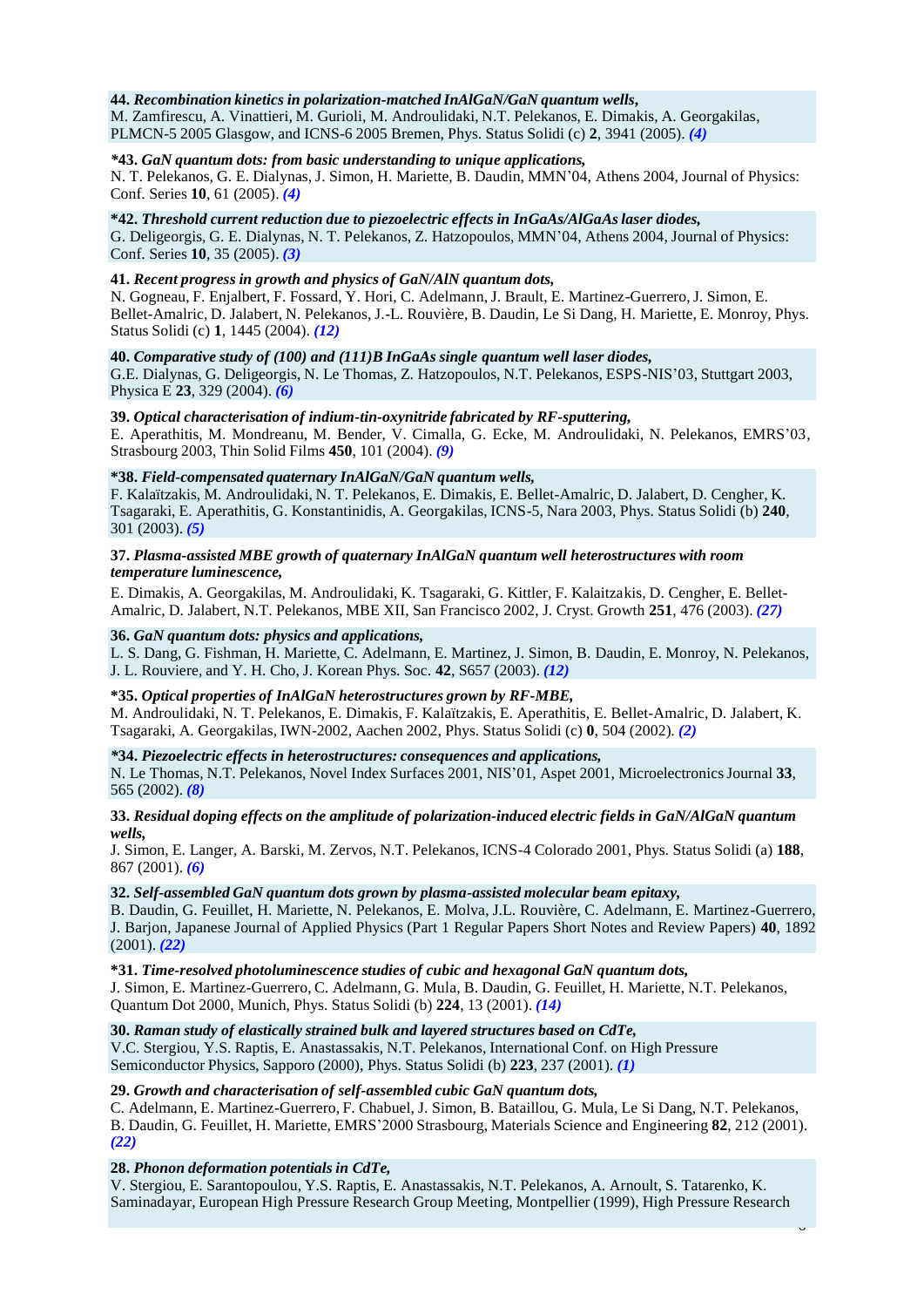**18**, 101 (2000).

# **27.** *Molecular beam epitaxy of GaN, AlN, InN and related alloys: from two- to three-dimensional growth mode,*

B. Daudin, G. Feuillet, G. Mula, H. Mariette, J.L. Rouvière, N. Pelekanos, G. Fishman, C. Adelmann, J. Simon, Diamond Relat. Mater. **9**, 506 (2000). *(5)*

#### **\*26.** *Direct MBE growth of GaN on GaAs substrates for integrated short wavelength emitters,*

A. Georgakilas, K. Tsagaraki, E. Makarona, G. Constantinidis, M. Androulidaki, M. Kayambaki, E. Aperathitis, N.T. Pelekanos, EMRS'99 Strasbourg, Materials Science in Semiconductor Processing **3**, 511 (2000). *(2)*

**\*25.** *Influence of MBE growth temperature on the properties of cubic GaN grown directly on GaAs susbtrates,*

A. Georgakilas, M. Androulidaki, K. Tsagaraki, K. Amimer, G. Constantinidis, N.T. Pelekanos, M. Calamiotou, Z. Czigany, B. Pecz, International Conference on Nitride Semiconductors'99 Montpellier, Phys. Status Solidi (a) **176**, 525 (1999). *(3)*

### **\*24.** *Growth and optical characterization of InxGa1-xN dots resulting from a 2D-3D transition,*

C. Adelmann, J. Simon, N. Pelekanos, Y. Samson, G. Feuillet, B. Daudin, International Conference on Nitride Semiconductors'99 Montpellier, Phys. Status Solidi (a) **176**, 639 (1999). *(19)*

# **\*23.** *Epitaxial Growth of GaN, AlN and InN: 2D/3D Transition and Surfactant Effects,*

B. Daudin, G. Feuillet, Guido Mula, H. Mariette, J.L. Rouvière, N. Pelekanos, G. Fishman, C. Adelmann, J. Simon, International Conference on Nitride Semiconductors'99 Montpellier, Phys. Status Solidi (a) **176**, 621 (1999). *(27)*

# **\*22.** *Multiperiod piezoelectric-barrier all-optical light modulator,*

V. Ortiz, G. Mula, N.T. Pelekanos, Novel Index Surfaces'98, San Rafael 1998, MicroelectronicsJournal **30**, 409 (1999).

### **\*21.** *Giant piezoelectric effect in GaN self-assembled quantum dots,*

F. Widmann, J. Simon, N.T. Pelekanos, B. Daudin, G. Feuillet, J.L. Rouvière, G. Fishman, Novel Index Surfaces'98, San Rafael 1998, MicroelectronicsJournal **30**, 353 (1999). *(29)*

### **20.** *Self organization of nitride quantum dots by molecular beam epitaxy,*

B. Daudin, F. Widmann, G. Feuillet, Y. Samson, J.L. Rouvière, N. Pelekanos, E-MRS'98 Strasbourg, Materials Science and Engineering **B59**, 330 (1999). *(8)*

### **19.** *X-ray reciprocal lattice mapping and photoluminescence of GaN/GaAlN multiple quantum wells: strain induced phenomena,*

R. Langer, J. Simon, O. Konovalov, N. Pelekanos, A. Barski, M. Leszczynski, EGW2 Warsow (1998), MRS Internet J. Nitride Semicond. Res. **3**, 46 (1998). *(21)*

# **18.** *Elaboration of III-V nitride quantum dots in molecular beam epitaxy,*

B. Daudin, F. Widmann, G. Feuillet, Y. Samson, J.L. Rouvière, N. Pelekanos, Intern. Conf. on Silicon Carbide, III-nitrides and Related Materials, Stockholm 1997, Mater. Sci. Forum **266-268**, 1177 (1998). *(4)*

# **\*17.** *Interface roughness correlation in CdTe/CdZnTe strained quantum wells,*

N.T. Pelekanos, N. Boudet, J. Eymery, H. Mariette, II-VI'97 Grenoble, J. Crystal Growth **184/185**, 886 (1998). *(3)*

# **\*16.** *II-VI piezoelectric-barrier heterostructuresfor infrared light modulation,*

V. Ortiz, N.T. Pelekanos, G. Mula, II-VI'97 Grenoble, J. Crystal Growth **184/185**, 710 (1998). *(1)*

# **15.** *Comparative study of hexagonal and cubic GaN growth by RF-MBE,*

G. Feuillet, F. Widmann, B. Daudin, J. Schuler, M. Arlery, J.L. Rouvière, N. Pelekanos, O. Briot, E-MRS'97 Strasbourg, Materials Science and Engineering B **50**, 233 (1997). *(11)*

# **\*14.** *Novel piezoelectric-barrier heterostructure for all-optical light modulation,*

N. T. Pelekanos, G. Mula, N. Magnea, J.L. Pautrat, Novel Index Surfaces 1996 Lyon, MicroelectronicsJournal **28**, 1057 (1997). *(2)*

# **13.** *Fabrication and optical properties of CdTe/(Cd,Zn)Te quantum wires and dots,*

H. Mariette, C. Gourgon, Le Si Dang, C. Vieu, N. T. Pelekanos, W. W. Rühle, invited talk in European Workshop of II-VI Semiconductors, Linz 1994, Mat. Science Forum **182-184**, 99 (1995). *(5)*

# **\*12.** *Fast photorefractive materials using quantum wells,*

N. T. Pelekanos, B. Deveaud, C. Guillemot, J. M. Gérard, P. Gravey, B. Lambert, A. Le Corre, J. E. Viallet, invited talk, in European Material Research Society meeting EMRS Strasbourg 1994, Optical Materials **4**, 348 (1995). *(7)*

# **\*11.** *Optically produced local space-charge field in semiconductor heterostructures: towards an all-optical thin film photodiffractive device,*

N. T. Pelekanos, B. Deveaud, P. Gravey, J. M. Gérard, J. Hebling, J. Kuhl, EMRS Strasbourg 1994, Optical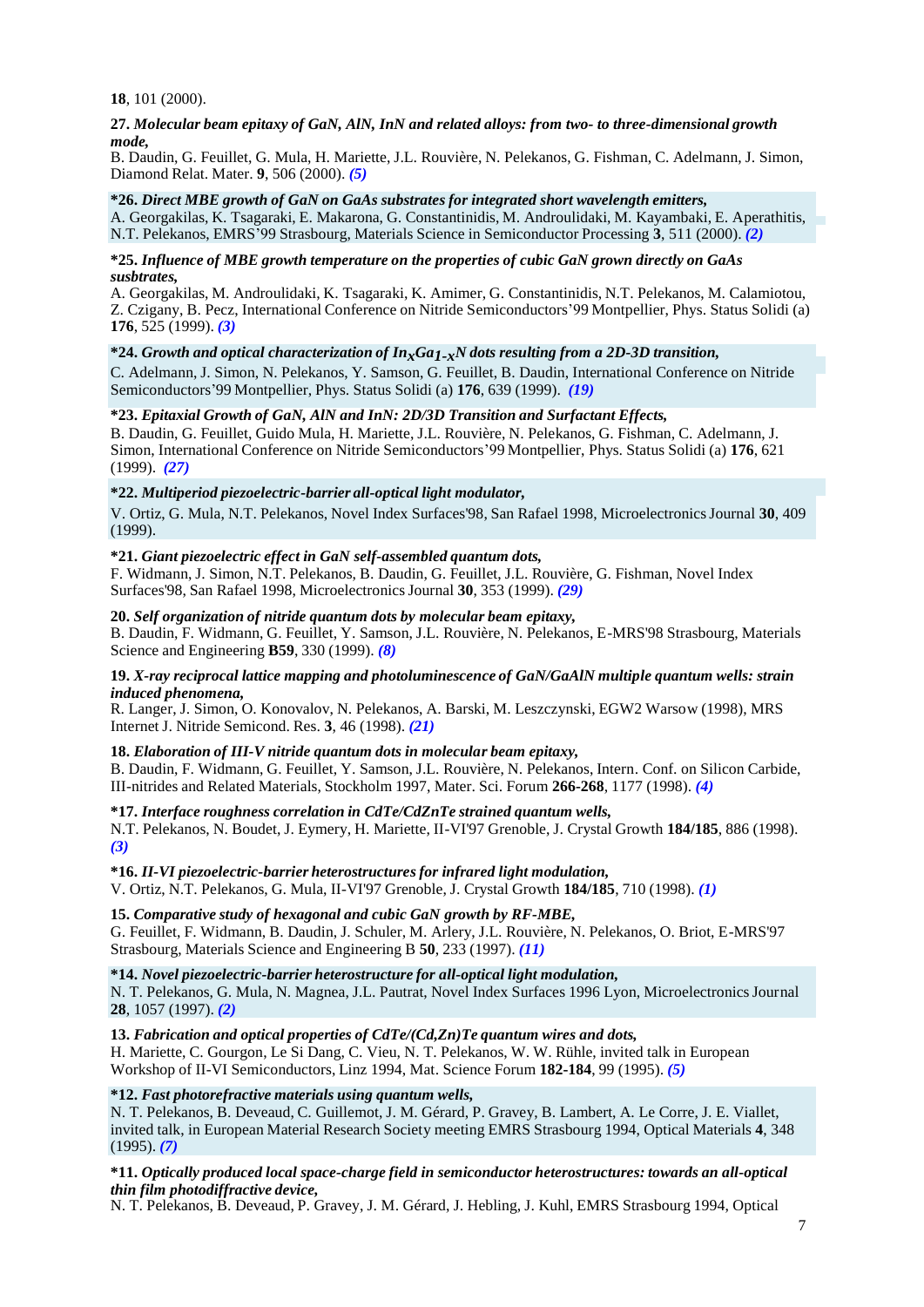Materials **4**, 358 (1995). *(4)*

#### **10.** *Exciton transfer dynamics in CdTe/(Cd,Zn)Te asymmetric double quantum well structures,* S. Haacke, N. T. Pelekanos, H. Mariette, M. Zigone, A. P. Heberle, W. W. Rühle, in II-VI Semiconductors conference, Newport 1993, J. of Crystal Growth **138**, 831 (1994). *(10)*

# **9.** *Quantum-confined Stark effect and self-electrooptic-effect-device in II-VI heterostructures,*

H. Haas, P. Gentile, N. Magnea, J. L. Pautrat, Le Si Dang, N. T. Pelekanos, EMRS Strasbourg 1993, Materials Science and Engineering **B21**, 224 (1993). *(3)*

# **8.** *Structural and optical studies of CdTe/ZnTe superlattices with ultrathin ZnTe layers,*

H. Mariette, P.H. Jouneau, N. T. Pelekanos, A. Tardot, G. Feuillet, N. Magnea, invited paper, 22nd Int. School Phys. Semicond. Compounds, Jaszowiec Poland, May 1993, Acta Physica Polonica A **84**, 423 (1993). *(1)*

# **7.** *Structural and electronic properties of CdTe-based heterostructures,*

N. Magnea, A. Tardot, H. Mariette, N. Pelekanos, invited talk, EMRS Strasburg 1992, Materials Science and Engineering **B16**, 71 (1993). *(5)*

# **6.** *Planar isoelectronic perturbation as a probe of the mixed type band configuration in CdTe/(Cd,Zn)Te superlattices,*

N.T. Pelekanos, P. Peyla, Le Si Dang, N. Magnea, H. Mariette, Int. Conf. Superlattices, Microstructures and Microdevices, Xian 1992, Superlattices and Microstructures **12**, 151 (1992). *(1)*

# **5.** *Quantum wells with zincblende MnTe barriers,*

J. Han, S. Durbin, R. L. Gunshor, M. Kobayashi, D. Menke, N. Pelekanos, M. Hagerott, A. V. Nurmikko, Y. Nakamura, N. Otsuka, J.Crystal Growth **111**, 767 (1991). *(7)*

# **4.** *Spectroscopy in CdTe/MnTe and ZnTe/MnTe single quantum wells; new binary wide gap II-VI heterostructures,*

N. Pelekanos, Q. Fu, A.V. Nurmikko, S. Durbin, J. Han, Sungki O, D. Menke, M. Kobayashi, R.L. Gunshor, II-VI Conference, Berlin 1989, J. of Crystal Growth **101**, 628 (1990). *(3)*

### **3.** *Strong confinement effects in CdTe/MnTe quantum wells; a new strained layer binary II-VI heterostructure,*

Q. Fu, N. Pelekanos, A. V. Nurmikko, S. Durbin, J. Han, Sungki O, D. Menke, M. Kobayashi, R. L. Gunshor, ESPDS, Grenoble 1989, Surface Science **229**, 148 (1990).

# **2.** *ZnTe/MnTe: a new metastable wide gap II-VI heterostructure,*

S. Durbin, M. Kobayashi, Q. Fu, N. Pelekanos, R. L. Gunshor, A. V. Nurmikko, MSS-4, Ann-Arbor 1989, Surface Science **228**, 33 (1990). *(4)*

# **1.** *Molecular-beam epitaxy of InSb/CdTe heterostructures,*

J.L.Glenn, Jr., Sungki O, L. A. Kolodziejski, R. L. Gunshor, M. Kobayashi, D. Li, N. Otsuka, M. Hagerott, N. Pelekanos, A. V. Nurmikko, J.Vac.Sci.Technol. **B 7**, 249 (1989). *(9)*

# **CONFERENCE PAPERS in PROCEEDINGS:**

# **122.** *Formamidinium-Methylammonium Lead Iodide for Optoelectronic Applications,*

E. Manidakis, A. Paralikas, K. Tsagaraki, M. Androulidaki, C. C. Stoumpos, N. T. Pelekanos, 3rd International Workshop Advances on Photocatalysisincluding Environmental and Energy Applications, AdvPhotoCat-EE 2021. (poster)

# 121. Crystal Growth and Optical Properties of CH<sub>3</sub>NH<sub>3</sub>PbX<sub>3</sub> (X = Cl, Br, I) of Halide Perovskite Single-*Crystals,*

G. Gkikas, E. Αndreou, M. Androulidaki, N. T. Pelekanos, C. C. Stoumpos, 3rd International Workshop Advances on Photocatalysisincluding Environmental and Energy Applications, AdvPhotoCat-EE 2021. (poster)

#### **120.** *Single-photon source at non-cryogenic temperature based on InAs quantum dots,*

N. G. Chatzarakis, E. A. Amargianitakis, N. T. Pelekanos, 44th Workshop on Compound Semiconductor Devices and Integrated Circuits held in Europe, WOCSDICE 2021, June 2021. (oral)

# **119.** *Single Photon emission at 220K from an InAs-based Quantum Dot,*

N. G. Chatzarakis, G. Thyris, A. Stavrinidis, G. Konstantinidis, Z. Hatzopoulos, N. T. Pelekanos, International Conference on Quantum dots (QD-2020), Munich, December 2020.

#### **118.** *Dot-like emission from highly-strained GaAs/AlGaAs dots-in-wire,*

N. G. Chatzarakis, T. Tauchnitz, R. Hübner, E. Dimakis, N. T. Pelekanos, International Conference on Quantum dots (QD-2020), Munich, December 2020.

**117.** *Hole transfer NiO layers with enhanced properties for all-inorganic perovskite solar cells,* E. Manidakis, E. Darivianaki, M. Androulidaki, K. Tsagaraki, A. Kostopoulos, G. Michail, C.C. Stoumpos, N.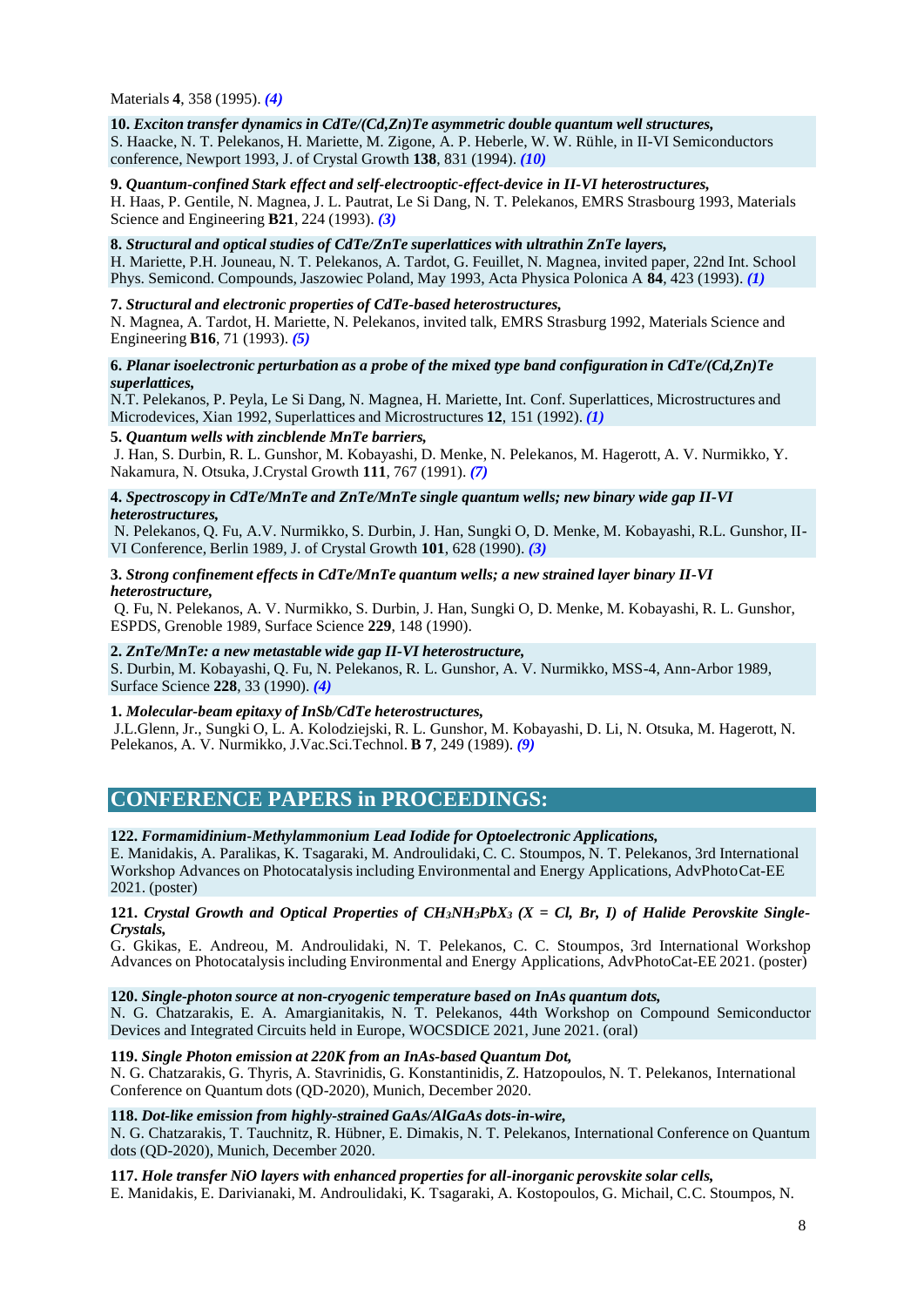T. Pelekanos, M. Modreanu, E. Aperathitis, 37th EU PVSEC 2020.

#### **116.** *Metal οxide-based junctions for transparent solar cells and energy harvesting***,**

E. Manidakis, G. Michail, A. Kostopoulos, M. Kayambaki, K. Tsagaraki, M. Androulidaki, E. Gagaoudakis, G. Kiriakidis, N. T. Pelekanos, M. Schmidt, M. Modreanu, E. Aperathitis, 37th EU PVSEC 2020.

#### **115.** *Shunt resistance effects in GaAs/InGaAs core-shell nanowire solar cells,*

M. Androulidaki, E. Manidakis, E. Darivianaki, Z. Hatzopoulos, S. L. Tan, N. T. Pelekanos, Micro & Nano Engineering 2019, Rhodes, September 2019.

# **114.** *Complex quantum dots in III-As nanowires,*

T. Tauchnitz, L. Balaghi, R. Hübner, N. Chatzarakis, N. T. Pelekanos, G. Bussone, R. Grifone, J. Grenzer, H. Schneider, M. Helm, E. Dimakis, Nanowire Week workshop, Pisa, September 2019.

## **113.** *Polariton lasing in non-polar GaN/AlGaN quantum well microcavities,*

E. A. Amargianitakis, G. Stavrinidis, A. Kostopoulos, G. Konstantinidis, E. Delamadeleine, E. Monroy, N. T. Pelekanos, Book of abstracts of PLMCN 2019, Russia, July 2019.

#### **112.** *Complex three-dimensional heterostructuresin III-As nanowires,*

T. Tauchnitz, L. Balaghi, R. Hübner, D. Wolf, G. Bussone, R. Grifone, J. Grenzer, N. T. Pelekanos, H. Schneider, M. Helm, E. Dimakis, Book of abstracts of Euro-MBE, Lenggries Germany, February 2019.

#### **\*111.** *Enhanced piezoelectric field in AlAs-capped InAs (211)B quantum dots,*

I. Thyris, A. Stavrinidis, G. Konstantinidis, Th. Kehagias, Z. Hatzopoulos, N.T. Pelekanos, International Conference on Physics of Semiconductors 2018, ICPS'18, Montpellier, July 2018.

#### **110.** *Demonstration of Antibunching behavior at 150K from a Single Piezoelectric Quantum Dot,*

S. Germanis, A. Stavrinidis, G. Konstantinidis, Z. Hatzopoulos, V. Voliotis, N.T. Pelekanos, 10<sup>th</sup> International Conference on Quantum Dots, Toronto, June 2018.

#### **\*109.** *Random and periodic arrays of strained GaAs/InGaAs core-shell nanowires for photovoltaic applications,*

Siew Li Tan, Yann Genuist, Martien I. den Hertog, Thomas Kehagias, Henri Mariette, Nikos T. Pelekanos, Book of abstracts Journées Nationales des Nanofils Semiconducteurs(J2N) 2017, Grenoble November 2017.

#### **\*108.** *Ultra-low threshold GaN polariton lasing in a zero dimensional trap,*

R. Jayaprakash, F. G. Kalaitzakis, E. Amargianitakis, G. Christmann, K. Tsagaraki, M. Hocevar, B. Gayral, E. Monroy, N.T. Pelekanos, Book of abstracts E-MRS 2016, Fall meeting, Symposium F, Warsaw, September 2016.

#### **\*107.** *Random and periodic arrays of strained GaAs/InGaAs core-shell nanowires for photovoltaic applications,*

Siew Li Tan, Yann Genuist, Henri Mariette, Nikos Pelekanos, Book of abstracts E-MRS 2016, Fall meeting, Symposium E, Warsaw, September 2016.

## **106.** *Strain and composition variations in the (211)B GaAs/InAs quantum dot heterostructure,*

N. Florini, J. Kioseoglou, G. P. Dimitrakopulos, S. Germanis, C. Katsidis, Z. Hatzopoulos, N. T. Pelekanos, Th. Kehagias, Book of Abstracts of 32<sup>nd</sup> Panhellenic Conference on Solid-State Physics and Materials Science, Ioannina, September 2016.

#### **105.** *Self-Catalyzed Growth of Strained GaAs/InGaAs Core-Shell Nanowires*

Siew Li Tan, Yann Genuist, Henri Mariette, Nikos Pelekanos, Book of abstracts of MBE 2016 conference, Montpellier, September 2016.

#### **104.** *Self-Catalyzed Growth of Highly Vertical GaAs Core-Shell Nanowires on Chemically-Treated Si(111) Surfaces*

Siew Li Tan, Yann Genuist, Henri Mariette, Nikos Pelekanos, 43rd International Symposium on Compound Semiconductors(ISCS), Toyama, June 2016.

#### **103.** *Selectivity and yield improvement in selectively grown GaAs nanowires on Si,*

Siew Li Tan, Yann Genuist, Moïra Hocevar, Henri Mariette, Nikos Pelekanos, Nanowire Growth Workshop, Barcelona, October 2015.

#### **102.** *Piezoelectric GaAs-InGaAs core-shell nanowires for photovoltaic applications,*

K. Moratis, S. Germanis, C. Katsidis, M. Androulidaki, K. Tsagaraki, Z. Hatzopoulos, N.T. Pelekanos, Book of Abstracts of 6 th International Conference of Micro- and Nanoelectronics, Athens, October 2015.

#### **\*101.** *Ultra-low threshold GaN polariton lasing at room temperature,*

R. Jayaprakash, F. G. Kalaitzakis, E. Amargianitakis, G. Christmann, K. Tsagaraki, M. Hocevar, B. Gayral, E. Monroy, N.T. Pelekanos, Book of Abstracts of 31<sup>st</sup> Panhellenic Conference on Solid-State Physics and Materials Science, Thessaloniki, September 2015.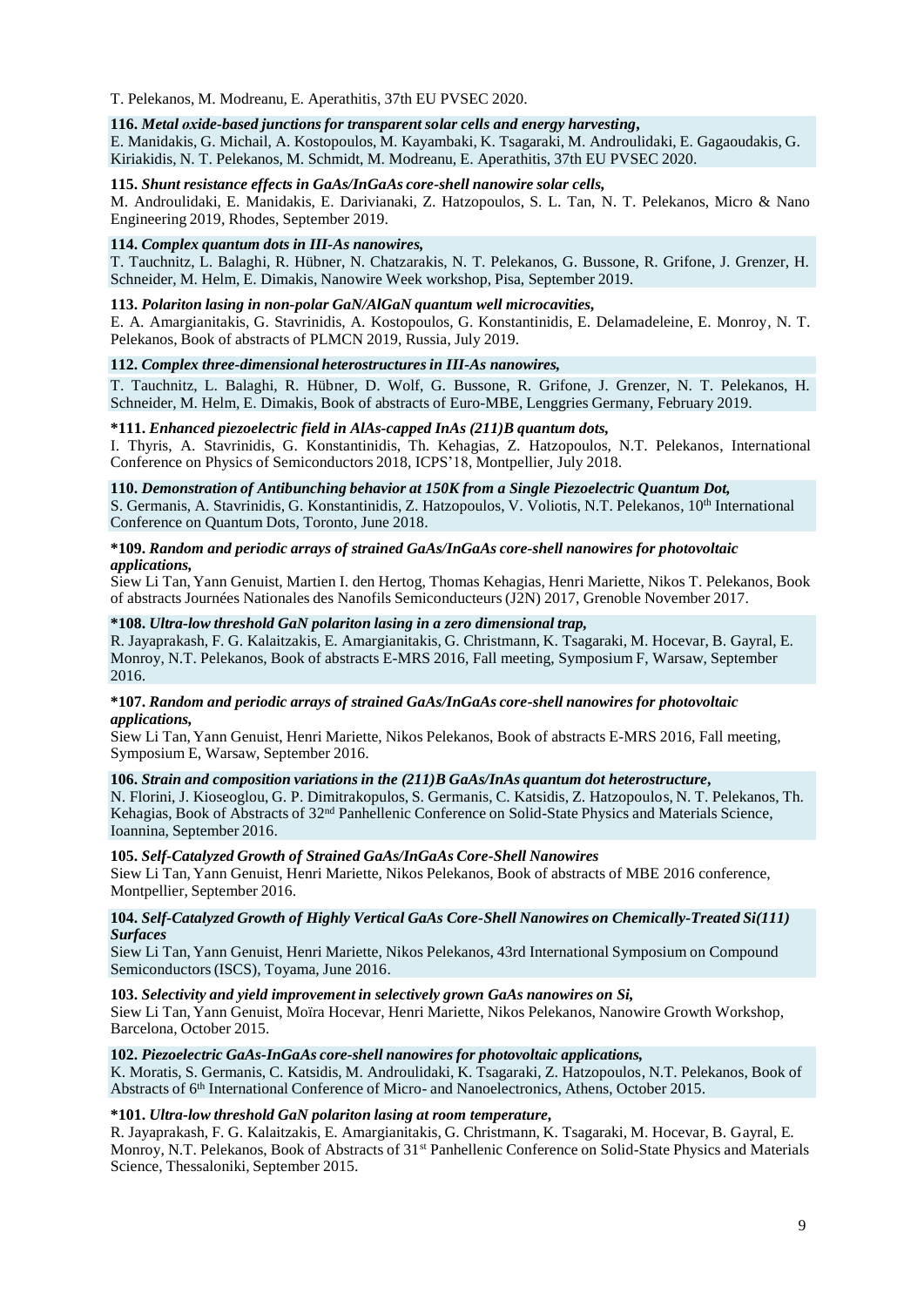# **\*100.** *Growth and optical characterization of GaAs-InGaAs core-shell piezoelectric nanowires on silicon substrates,*

K. Moratis, S. Germanis, C. Katsidis, M. Androulidaki, K. Tsagaraki, Z. Hatzopoulos, N.T. Pelekanos, Book of Abstracts of 31 st Panhellenic Conference on Solid-State Physics and Materials Science, Thessaloniki, September 2015.

# **\*99.** *Morphology, Structure, and Strain properties of Quantum Nanostructures*

N. Florini, J. Kioseoglou, G. P. Dimitrakopulos, Th. Pavloudis, Ph. Komninou, T. Walther, S. Germanis, K. Moratis, Z. Hatzopoulos, N. T. Pelekanos and Th. Kehagias, Book of Abstracts of 31<sup>st</sup> Panhellenic Conference on Solid-State Physics and Materials Science, Thessaloniki, September 2015.

# **\*98.** *Stress-Strain Relation in (211)B-oriented InAs/GaAs Quantum Dot Superlattice,*

T. Koukoula, N. Florini, J. Kioseoglou, T. Kehagias, N. Pelekanos, Th. Karakostas, Book of Abstracts of 31<sup>st</sup> Panhellenic Conference on Solid-State Physics and Materials Science, Thessaloniki, September 2015.

### **97.** *InN bandgap determination in low electron concentration films,*

M. Androulidaki, A. Adikimenakis, K. Tsagaraki, S.A. Kazazis, E. Iliopoulos, A. Bairamis, N.T. Pelekanos, A. Georgakilas, International Conference of Nitride Semiconductors, Beijing, 2015.

# **96.** *Structural properties of GaAs/AlGaAs core-shell nanowires for photovoltaic applications,*

Th. Kehagias, N. Florini, J. Kioseoglou, Th. Pavloudis, Ph. Komninou, T. Walther, K. Moratis, Z. Hatzopoulos, N. T. Pelekanos, EMRS-2015, Lille, France 2015.

# **95.** *Anisotropic distribution of strain in InAs/GaAs (211)B quantum dot superlattices,*

Th. Kehagias, N. Florini, J. Kioseoglou, G. P. Dimitrakopulos, S. Germanis, Z. Hatzopoulos, N. T. Pelekanos, EMRS-2015, Lille, France 2015.

### **94.** *Alloying variations in self-assembled InAs/GaAs (211)B quantum dot heterostructures*

N. Florini, J. Kioseoglou, G. P. Dimitrakopulos, S. Germanis, Z. Hatzopoulos, N. T. Pelekanos, and Th. Kehagias, Microscopy of Semiconducting Materials MSM-XIX, Cambridge March 2015.

### **93.** *Nanostructure and strain properties of core-shell GaAs/AlGaAs nanowires*

Th. Kehagias, N. Florini, J. Kioseoglou, Th. Pavloudis, Ph. Komninou, T. Walther, K. Moratis, Z. Hatzopoulos, N. T. Pelekanos, Microscopy of Semiconducting Materials MSM-XIX, Cambridge March 2015.

### **92.** *Comparative study of p-type Ni-O and Ni-Al-O thin films fabricated by sputtering in oxygen deficient plasma,*

G. Michael, V. Kambylafka, K. Tsagaraki, N. Pelekanos, G. Kiriakidis, E. Aperathitis, Book of Abstracts of 5<sup>th</sup> International Symposium on Transparent Conductive Materials (IS-TCM 2014), Platanias, October 2014.

# **\*91.** *Optical properties of core-shell GaAs-AlGaAs nanowires on silicon,*

K. Moratis, K. Tsagaraki, Z. Hatzopoulos, J. Bleuse, F. Donatini, N. T. Pelekanos, Book of Abstracts of 30<sup>th</sup> Panhellenic Conference on Solid-State Physics and Materials Science, Heraklion, September 2014.

# **\*90.** *Enhanced absorption in GaAs nanowire arrays grown on silicon substrates,*

K. Moratis, R. Jayaprakash, S. Germanis, K. Tsagaraki, Z. Hatzopoulos, N. T. Pelekanos, Book of Abstracts of 30th Panhellenic Conference on Solid-State Physics and Materials Science, Heraklion, September 2014.

# **\*89.** *Study or resonant energy transfer between GaN/AlGaN quantum wells and polyfluorene,*

R. Jayaprakash, F. Kalaitzakis, N. T. Pelekanos, J. Bleuse, B. Gayral, E. Monroy, Book of Abstracts of 30<sup>th</sup> Panhellenic Conference on Solid-State Physics and Materials Science, Heraklion, September 2014.

#### **\*88.** *Near room temperature emission from single (211)B InAs QD and clear anti-bunching behaviour up to 60K,*

S. Germanis, L. Monniello, R. Hostein, A. Stavrinidis, G. Konstantinidis, Z. Hatzopoulos, V. Voliotis, N. T. Pelekanos, Book of Abstracts of 30<sup>th</sup> Panhellenic Conference on Solid-State Physics and Materials Science, Heraklion, September 2014.

#### **\*87.** *Microcavity-enhanced emission from single (211)B InAs QDs for the generation of entangled photon pairs,*

S. Germanis, A. Stavrinidis, G. Konstantinidis, Z. Hatzopoulos, N. T. Pelekanos, Book of Abstracts of 30<sup>th</sup> Panhellenic Conference on Solid-State Physics and Materials Science, Heraklion, September 2014.

# **\*86.** *GaAs/AlGaAs core-shell nanowires for energy applications: A structural study*

Th. Kehagias, N. Florini, G. P. Dimitrakopulos, J. Kioseoglou, Ph. Komninou, K. Moratis, Z. Hatzopoulos, N.T. Pelekanos, Book of Abstracts of 30th Panhellenic Conference on Solid-State Physics and Materials Science, Heraklion, September 2014.

# **\*85.** *Lattice registration and allocation of strain in (211)B InAs/GaAs quantum dot superlattices,*

N. Florini, G. P. Dimitrakopulos, J. Kioseoglou, S. Germanis, Z. Hatzopoulos, N.T. Pelekanos, Th. Kehagias, Book of Abstracts of 30th Panhellenic Conference on Solid-State Physics and Materials Science, Heraklion, September 2014.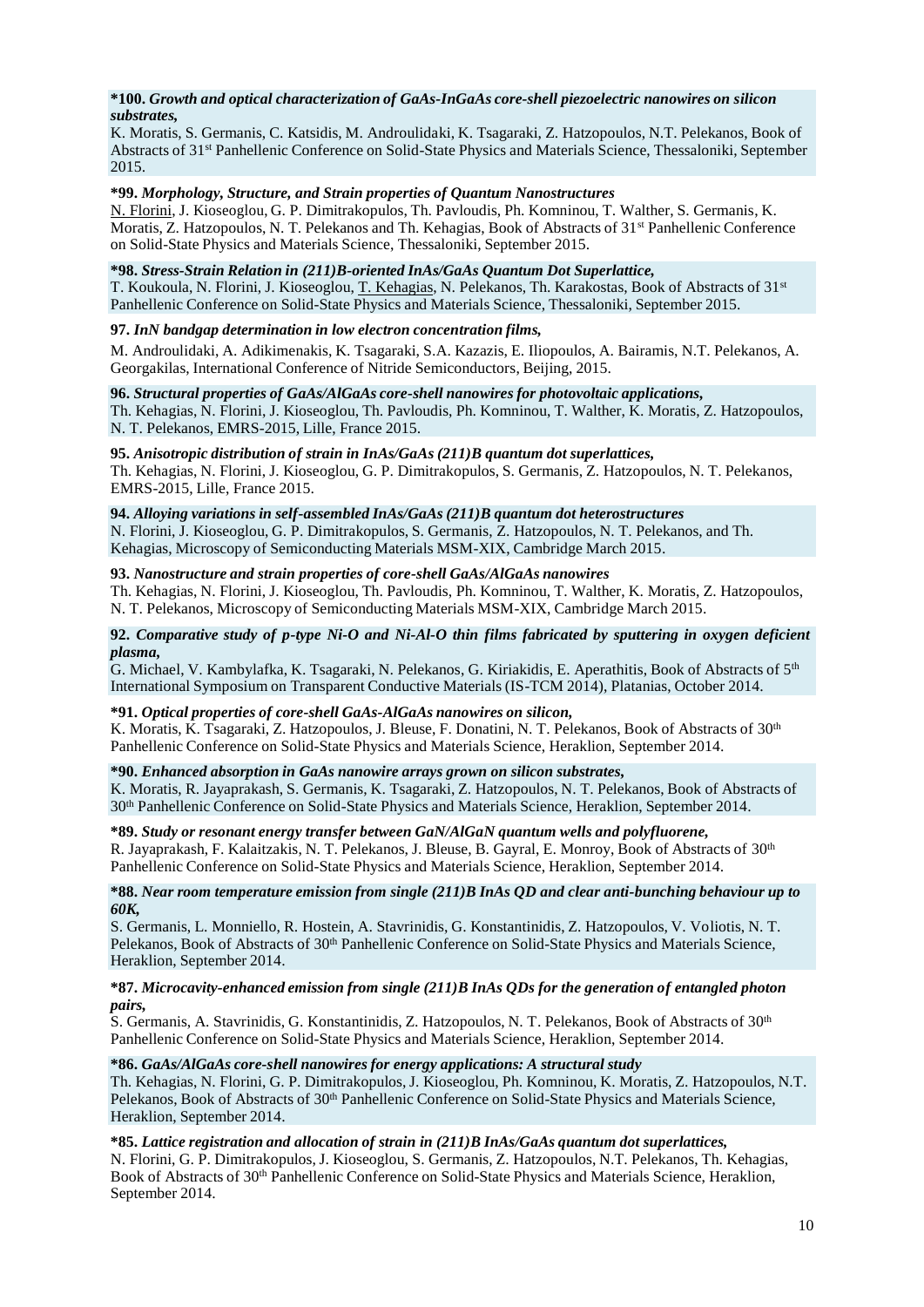# **\*84.** *Study of sputtered NiO and NiAl2O4 spinel thin films deposited in oxygen deficient plasma,*

G. Michail, V. Kampylafka, E. Aperathitis, K. Tsagaraki, G. Kiriakidis, Gagaoudakis, N. Pelekanos, Book of Abstracts of 30th Panhellenic Conference on Solid-State Physics and Materials Science, Heraklion, September 2014.

#### **83.** *Structural and Strain Properties of (211)B InAs/GaAsQuantum Dot Superlattices,*

N. Florini, G. P. Dimitrakopulos, J. Kioseoglou, Z. Hatzopoulos, N.T. Pelekanos, Th. Kehagias, Extended Defects in Semiconductors (EDS), Göttingen, September 2014.

**82.** *Morphology and misfit accommodation of InAs quantum dots on nonsingular (211)B GaAs surfaces,* G. P. Dimitrakopulos, N. Florini, J. Kioseoglou, T. Walther, S. Germanis, Z. Hatzopoulos, N.T. Pelekanos, Th.

Pelekanos, Th. Kehagias, European Materials Research Society 2014 Fall Meeting, Poland, September 2014.

# Kehagias, European Materials Research Society 2014 Fall Meeting, Poland, September 2014.

**81.** *Nanostructural properties of GaAs/AlGaAs core-shell nanowires,* G. P. Dimitrakopulos, J. Kioseoglou, N. Florini, Ph. Komninou, T. Walther, K. Moratis, Z. Hatzopoulos, N.T.

# **80.** *Nanostructure and strain properties of InAs QDs grown on (211)B GaAs surface,*

N. Florini, G. P. Dimitrakopulos, J. Kioseoglou, Z. Hatzopoulos, N.T. Pelekanos, Th. Kehagias, 18th International Microscopy Congress (IMC), Prague, September 2014.

# **79.** *qHRTEM analysis of the (211)B In(Ga)As QDs/GaAs heterostructure,*

N. Florini, J. Kioseoglou, G. P. Dimitrakopulos, T. Walther, Z. Hatzopoulos, N.T. Pelekanos, Th. Kehagias, 18th International Microscopy Congress (IMC), Prague, September 2014.

# **78.** *Core-shell GaAs/AlGaAs nanowires grown on Si (111),*

Th. Kehagias, N. Florini, T. Walther, K. Moratis, Z. Hatzopoulos, N.T. Pelekanos, 18th International Microscopy Congress (IMC), Prague, September 2014.

#### **77.** *Near RT emission from a single piezoelectric InAs quantum dot and temperature dependent antibunching experiments,*

S. Germanis, L. Monniello, R. Hostein, A. Stavrinidis, G. Konstantinidis, Z. Hatzopoulos, V. Voliotis, N. T. Pelekanos, Book of Abstracts of the International Conference on Physics of Semiconductors 2014, ICPS 14, Austin, August 2014.

**76.** *Stark effect on the emission of a single piezoelectric InAs quantum dot at liquid nitrogen temperature,* S. Germanis, C. Katsidis, A. Stavrinidis, S. I. Tsintzos, G. Konstantinidis, Z. Hatzopoulos, N. T. Pelekanos, Book of Abstracts of the International Conference on Physics of Semiconductors 2014, ICPS 14, Austin, August 2014.

#### **75.** *Enhanced absorption in as-grown GaAs nanowires on silicon substrates,* K. Moratis, R. Jayaprakash, S. Germanis, K. Tsagaraki, Z. Hatzopoulos, N. T. Pelekanos, Book of abstracts of WOCSDICE 2014, Delphi, June 2014.

#### **74.** *Structure of GaAs/AlGaAs core-shell nanowires grown on Si (111),*

Th. Kehagias, N. Florini, T. Walther, K. Moratis, Z. Hatzopoulos, N. T. Pelekanos, , Book of abstracts of EXMATEC 2014, Delphi, June 2014.

**73.** *Investigation of (211)B InAs/GaAs quantum dot-based heterostructures by TEM techniques,*

N. Florini, G. P. Dimitrakopulos, J. Kioseoglou, Z. Hatzopoulos, N. T. Pelekanos, Th. Kehagias, Book of abstracts of EXMATEC 2014, Delphi, June 2014.

## **72.** *Self-assembled peptide fibril films as templates for the directed organisation of [CdSe@ZnS](mailto:CdSe@ZnS) quantum dots at the chloroform-waterinterface***,**

E. Kasotakis, A. Kostopoulou, M. Spuch-Calvar, M. Androulidaki, N. Pelekanos, A. G. Kanaras, A. Lappas, A. Mitraki, Photonics West, USA (2014), submitted to SPIE-Proceedings **8955** (2014).

**71.** *Self-Assembled Piezoelectric InAs/GaAs Quantum Dots for Single Photon Emitters at Room Temperature* S. Germanis, A. Beveratos, A. Stavrinidis, G. Konstantinidis, Z. Hatzopoulos, N.T. Pelekanos, Book of Abstracts of 29<sup>th</sup> Panhellenic Conference on Solid-State Physics and Materials Science, Athens, September 2014.

#### **70.** *Piezoelectric (211)B InAs quantum dots for single photon emitters at room temperature,*

S. Germanis, A. Beveratos, A. Stavrinidis, G. Konstantinidis, Z. Hatzopoulos, N.T. Pelekanos, Proceedings of Optics of Excitons in Confined Systems 2013, Rome, September 2013.

# **69.** *Structural assessment of InAs QDs grown on (211)B GaAs,*

Th. Kehagias, G. P. Dimitrakopulos, J. Kioseoglou, S. Germanis, Z. Hatzopoulos, N.T. Pelekanos, Book of abstracts of 27 th International Conference of Defects in Semiconductors, Bologna, July 2013.

# **68.** *Microstructure of quantum-dot-based (211)B InAs/GaAs heterostructures,*

Th. Kehagias, G. P. Dimitrakopulos, N. Florini, S. Germanis, Z. Hatzopoulos, N. T. Pelekanos, Book of Abstracts of International Conference on Intergranular and Interphase Boundaries in Materials, IIB2013, Halkidiki.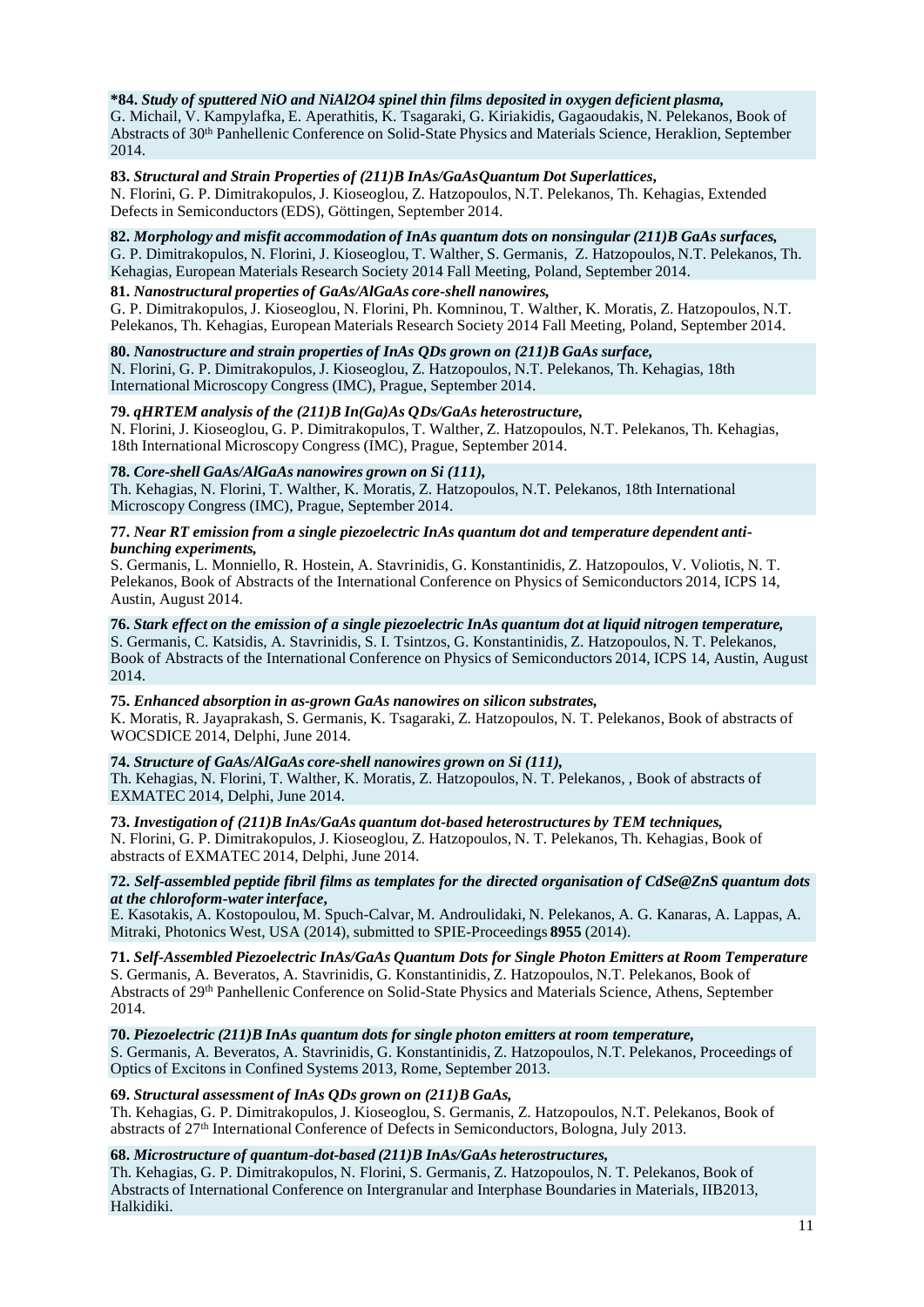# **\*67.** *All-dielectric GaN microcavity: Strong coupling and lasing at room temperature***,**

K. S. Daskalakis, P. S. Eldridge, G. Christmann, E. Trichas, R. Murray, E. Iliopoulos, E. Monroy, N. T. Pelekanos, J. J. Baumberg, P.G. Savvidis, Book of Abstracts of PLMCN 2013, Hersonissos, Crete, Greece.

**\*66.** *Piezoelectric InAs/GaAs quantum dots for high temperature single photon emission***,** S. Germanis, A. Beveratos, A. Stavrinidis, G. Konstantinidis, Z. Hatzopoulos, N. T. Pelekanos, Book of Abstracts of PLMCN 2013, Hersonissos, Crete, Greece.

**\*65.** *Room temperature resonant energy transfer between GaN/AlGaN quantum wells and polyfluorene***,** R. Jayaprakash, F. Kalaitzakis, M. Kaliva, J. Bleuse, B. Gayral, E. Monroy, N.T. Pelekanos, Book of Abstracts of PLMCN 2013, Hersonissos, Crete, Greece.

# **\*64.** *Absorption coefficients of free excitons in GaN nanowires,*

R. Jayaprakash, D. Ajagunna, S. Germanis, M. Andoulidaki, K. Tsagaraki, A. Georgakilas, N.T. Pelekanos, Materials Research Society 2012 Fall Meeting, Boston, November 2012.

**\*63.** *Strain Effects in GaAs/AlGaAs core-shell nanowires and implicationsfor solar cell applications,* M. Hocevar, G. Le Thuy, R. Songmuang, M. den Hertog, J. Bleuse, L. Besombes, Y-M Niquet, N. T. Pelekanos, Materials Research Society 2012 Fall Meeting, Boston, November 2012.

# **\*62.** *Efficient resonant energy transfer between GaN and polyfluorene,*

R. Jayaprakash, P. Corfdir, B. Deveaud, E. Monroy, M. Kaliva, E. Trichas, N.T. Pelekanos, Book of Abstracts of the 5 th International Conference on Micro-Nanoelectronics, Nanotechnologies and MEMS, Kokkini Hani, October 2012.

### **\*61.** *Exciton absorption coefficients in GaN nanowires,*

R. Jayaprakash, D. Ajagunna, S. Germanis, M. Andoulidaki, K. Tsagaraki, A. Georgakilas, N.T. Pelekanos, Book of Abstracts of the 5<sup>th</sup> International Conference on Micro-Nanoelectronics, Nanotechnologies and MEMS, Kokkini Hani, October 2012.

### **\*60.** *Passivated GaAs nanowires with AlGaAs shells: implications for photovoltaics,*

M. Hocevar, G. Le Thuy, R. Songmuang, M. den Hertog, J. Bleuse, L. Besombes, Y-M Niquet, N. T. Pelekanos. Book of Abstracts of the 5<sup>th</sup> International Conference on Micro-Nanoelectronics, Nanotechnologies and MEMS, Kokkini Hani, October 2012.

#### \*59. A novel (211)B InAs quantum dot system with negligible fine structure splitting for the generation of *entangled photon pairs,*

S. Germanis, A. Beveratos, G. E. Dialynas, A. Stavrinidis, Z. Hatzopoulos, G. Konstantinidis, N.T. Pelekanos, Book of Abstracts of the 5<sup>th</sup> International Conference on Micro-Nanoelectronics, Nanotechnologies and MEMS, Kokkini Hani, October 2012.

#### **58.** *Efficient energy transfer between a GaN thin film and polyfluorene,*

R. Jayaprakash, P. Corfdir, B. Deveaud, E. Monroy, M. Kaliva, G. Stavrinidis, N.T. Pelekanos, European Optical Society Annual Meeting, Aberdeen, September 2012.

# **57.** *New (211)B InAs quantum dots with ultra-small FSS for entangled photon sources,*

S. Germanis, A. Beveratos, G. E. Dialynas, G. Deligeorgis, Z. Hatzopoulos, N. T. Pelekanos, Proceedings of Optics of Excitons in Confined Systems 2011, Paris, September 2011.

# **\*56.** *Ultrathin laterally etched GaN membranes of high optical quality,*

E. Trichas, N. T. Pelekanos, K. Tsagaraki, E. Iliopoulos, A. Kostopoulos, P.G. Savvidis, Proceedings of HETECH 2010, Fodele, October 2010.

#### **\*55.** *Surface properties and electrical behavior of Cr contacts on MOCVD and MBE grown p-type GaN,*  F. G. Kalaitzakis, G. Konstantinidis, L. Sygellou, S. Kennou, S. Ladas, N. T. Pelekanos, Proceedings of HETECH 2010, Fodele, October 2010.

#### **\*54.** *Relaxation dynamics in polariton light emitting devices,*

S. I. Tsintzos, Tingge Gao, N. T. Pelekanos, Z. Hatzopoulos, P. G. Savvidis, Book of Abstracts of the International Conference on Physics of Semiconductors 2010, ICPS 10, Seoul.

**\*53.** *Polarization resolved single dot spectroscopy on (211)B InAs/GaAs quantum dots,*

S. Germanis, G.E. Dialynas, G. Deligeorgis, P.G. Savvidis, Z. Hatzopoulos, N.T. Pelekanos, Proceedings of International Conference on Physics of Semiconductors 2010, ICPS 10, Seoul.

# **52.** *Ultrafast control of polariton stimulated scattering in semiconductor microcavities,*

G. Christmann, C. Coulson, J.J. Baumberg, N. T. Pelekanos, Z. Hatzopoulos, S. I. Tsintzos, P. G. Savvidis, CLEO/QELS Conference 2010 Technical Digest, San Jose (2010).

# **51.** *Polariton light emitting devices: efficiency and relaxation dynamics***,**

S.I. Tsintzos, P.G. Savvidis, Tingge Gao, G. Deligeorgis, P. Tsotsis, Z. Hatzopoulos, N.T. Pelekanos, Book of Abstracts of PLMCN 2010, Guernavaca, Mexico.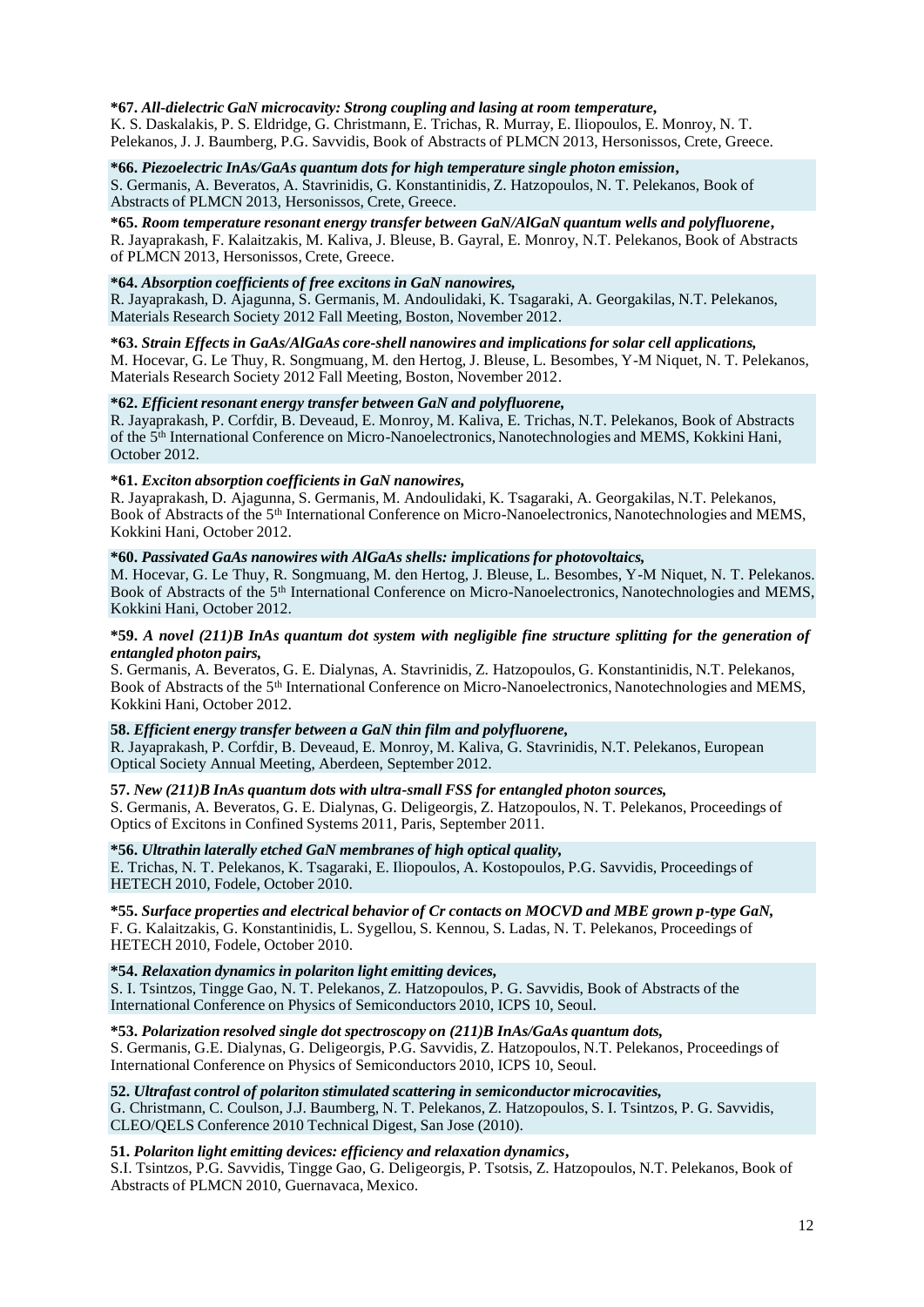# **50.** *Ultrafast control of polariton stimulated scattering in semiconductor microcavities***,**

G. Christmann, C. Coulson, C. Grossmann, J. J. Baumberg, N. T. Pelekanos, Z. Hatzopoulos, S. I. Tsintzos, P. G. Savvidis, Book of Abstracts of PLMCN 2010, Guernavaca, Mexico.

# **\*49.** *Room temperature GaAs polariton LED: A first step towards a polariton laser?,*

S. I. Tsintzos, P.G. Savvidis, G. Deligeorgis, P. Tsotsis, Z. Hatzopoulos, N.T. Pelekanos, ICO-Photonics-2009 Conference on "Emerging Trends and Novel Materials in Photonics", Delphi, Greece, October 2009.

#### **\*48.** *Giant piezoelectric field in (211)B InAs/GaAs quantum dots: an opportunity for novel photonic devices* G.E. Dialynas, S. Kalliakos, S. Germanis, P.G. Savvidis, Z. Hatzopoulos, N.T. Pelekanos, ICO-Photonics-2009 Conference on "Emerging Trends and Novel Materials in Photonics", Delphi, Greece, October 2009.

# **47.** *Room temperature GaAs polariton light emitting diode,*

P. Savvidis, S. Tsintzos, G. Deligeorgis, Z. Hatzopoulos, N. Pelekanos, Book of Abstracts of 11th International Conference on Optics of Excitons in Confined Systems, OECS 11, Madrid, September 2009.

#### **46.** *Room temperature GaAs polariton LED,*

S.I. Tsintzos, P.G. Savvidis, G. Konstantinidis, Z. Hatzopoulos, N.T. Pelekanos, Proc. of the XXIV Panhellenic Conference on Solid State Physics and Materials Science, Heraklion, Greece (2008).

# **\*45.** *Large anti-binding of bi-excitons in (211)B InAs/GaAs piezoelectric quantum dots,*

G. E. Dialynas, N. Chadzidimitriou, S. Kalliakos, S. Tsintzos, P. G. Savvidis, Z. Hatzopoulos, N. T. Pelekanos, Abstract Book of International Conference on the Physics of Semiconductors 2008, ICPS 08, Rio de Janeiro.

### **\*44.** *Near room temperature GaAs polariton LED,*

S.I. Tsintzos, P.G. Savvidis, G. Konstantinidis, Z. Hatzopoulos, N.T. Pelekanos, Abstract Book of International Conference on the Physics of Semiconductors 2008, ICPS 08, Rio de Janeiro.

# **\*43.** *Negative bi-exciton binding energy in (211)B InAs/GaAs piezoelectric quantum dots,*

G.E. Dialynas, C. Xenogianni, E. Trichas, P.G. Savvidis, G. Constantinidis, Z. Hatzopoulos, N.T. Pelekanos, Conference on Lasers and Electro-Optics/Quantum Electronics and Laser Science Conference 2007 Technical Digest, #JTuA6, Baltimore (2007).

### **\*42.** *Ohmic contacts to p-type GaN,*

F. Kalaitzakis, G. Constantinidis, N. Pelekanos, Proc. European Workshop on III-Nitride Semiconductor materials and devices, Hersonissos Crete (2006).

#### **\*41.** *GaN quantum dots. Synthesis and Applicationsin Sensor Development,*

C. Karapidaki, M. Androulidaki, V. Lebedev, N. Sofikiti, N. Pelekanos, V. Cimalla, NA. Chaniotakis, Proc. European Workshop on III-Nitride Semiconductor materials and devices, Hersonissos Crete (2006).

# **\*40.** *Internal field effects on the lasing characteristics of III-nitride quantum well lasers,*

G.E. Dialynas, G. Deligeorgis, N.T. Pelekanos, Proc. European Workshop on III-Nitride Semiconductor materials and devices, Hersonissos Crete (2006).

**\*39.** *Accurate determination of bandgap dependence on composition of ternary or quaternary nitride alloys***,** M. Androulidaki, N.T. Pelekanos, E. Iliopoulos, E. Dimakis, K. Tsagaraki, A. Georgakilas,

Proc. European Workshop on III-Nitride Semiconductor materials and devices, Hersonissos Crete (2006).

#### **38.** *Polarization field effects on optical gain and lasing characteristics of III-V nitride and arsenide quantum wells***,**

G. Deligeorgis, G. Dialynas, Z. Hatzopoulos, N.T. Pelekanos, Photonics West, Optoelectronics 2005, San Jose, USA (2005), SPIE-Proceedings **5722**, 400-409 (2005).

#### **\*37.** *Piezoelectric effect on the lasing characteristics of (111)B InGaAs/AlGaAslaser diodes,*

G. Deligeorgis, G. E. Dialynas, N. Le Thomas, Z. Hatzopoulos, and N.T. Pelekanos, 27<sup>th</sup> Int. Conf. Phys. Semicond., Flagstaff (AZ) (2004), AIP Conf. Proceedings 772, 1531 (2005).

#### **36.** *Ohmic contact formation to p-type GaN,*

F.Kalaitzakis, G. Constantinidis, N. Pelekanos, Proc. of the XX Panhellenic Conference on Solid State Physics, Ioannina, Greece (2004).

# **\*35.** *Field-compensated InAlGaN/(Al)GaN quantum wells,*

F. Kalaitzakis, M. Androulidaki, N.T. Pelekanos, E. Iliopoulos, E. Dimakis, and A. Georgakilas, Proc. HETECH'04, Koutouloufari, Crete (2004).

#### **\*34.** *Bowing coefficient of InAlGaN alloys,*

M. Androulidaki, N.T. Pelekanos, K. Tsagaraki, E. Dimakis, E. Bellet-Amalric, D. Jalabert, and A. Georgakilas, Proc. HETECH'04, Koutouloufari, Crete (2004).

# **\*33.** *Internal field effect on optical gain and lasing characteristics of III-V nitride and arsenide quantum wells***,**

G. Dialynas, G. Deligeorgis, Z. Hatzopoulos, and N. T. Pelekanos, Proc. HETECH'04, Koutouloufari, Crete (2004).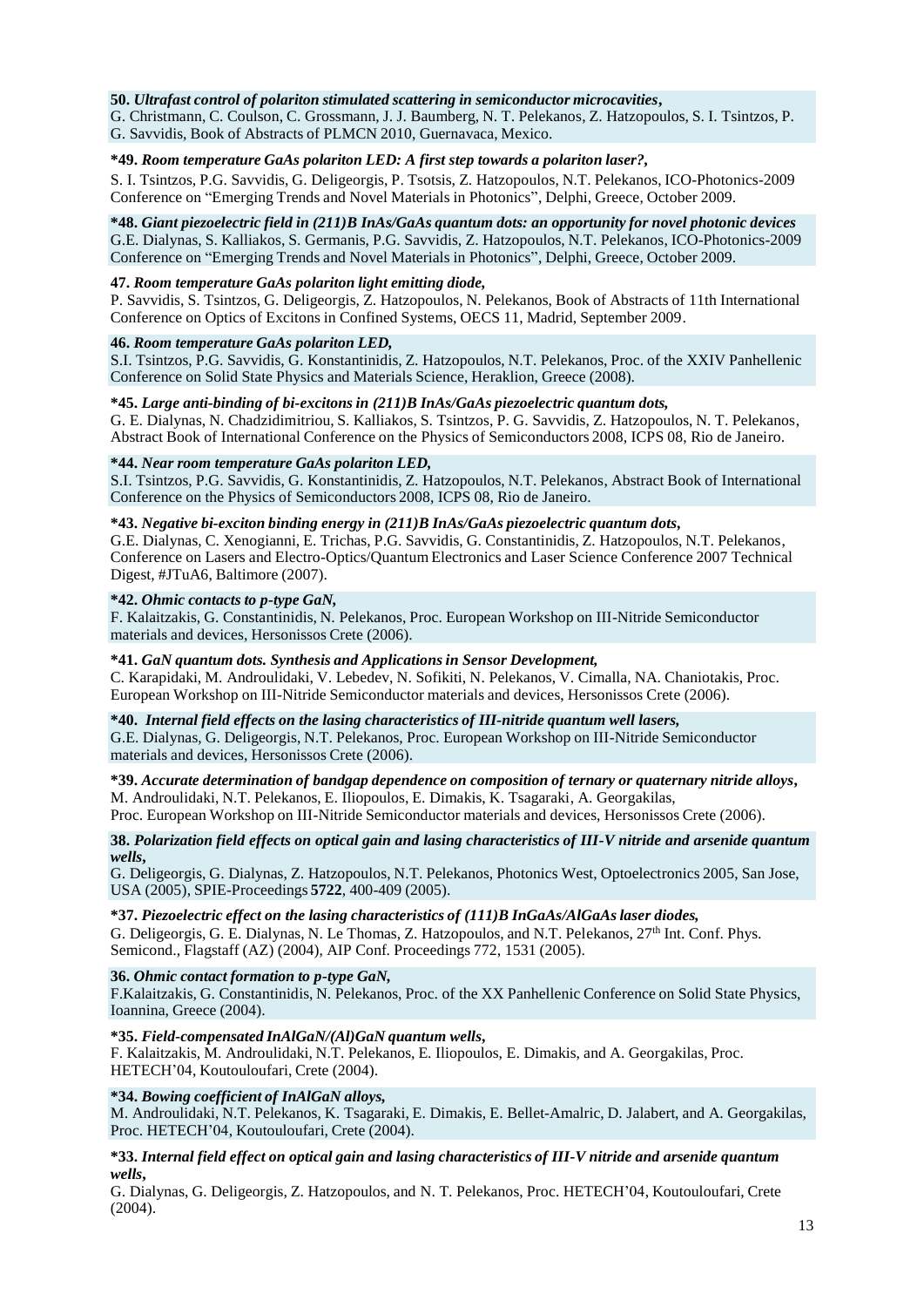#### **\*32.** *The effect of target conditioning and post-fabrication annealing on the properties of rf-sputtered Indium-Tin-Oxynitride thin films***,**

E. Aperathitis, M. Sifakis, C. Kotovos, N. Pelekanos, Proc. HETECH'04, Koutouloufari, Crete (2004).

### **31.** *Growth and properties of quaternary InAlGaN heterostructures,*

A. Georgakilas, E. Dimakis, M. Androulidaki, K. Tsagaraki, E. Bellet-Amalric, D. Jalabert, P. Komninou, N. T. Pelekanos, invited paper, Proc. HETECH'03, Spain (2003).

#### **30.** *Wavelength tuning of InGaAs/AlGaAslaser diodes based on the quantum confined Stark effect,* N. Le Thomas, N.T. Pelekanos, Z. Hatzopoulos, Proc. Int. Conf. Phys. Semiconductors, Edinburgh (2002).

#### **29.** *High quality quaternary InAlGaN alloys grown by plasma-assisted molecular beam epitaxy,* E. Dimakis, A. Georgakilas, G. Kittler, M. Androulidaki, K. Tsagaraki, E. Bellet-Amalric, D. Jalabert, N.T. Pelekanos, Proc. of Semiconducting and Insulating Materials Conference XII, p.60, Smolenice 2002.

### **28.** *Strain relaxation mechanisms in hexagonal and cubic nitride heterostructures grown by plasma-assisted molecular-beam epitaxy,*

B. Daudin, G. Feuillet, H. Mariette, G. Mula, N. Pelekanos, A. Bourret, J.L. Rouvière, R. Langer, C. Adelmann, E. Martinez-Guerrero,J. Simon, IPAP Conf. Ser. (2000), 1(Proceedings of International Workshop on Nitride Semiconductors, 2000), 78-81.

## **\*27.** *Tunable semiconductorlaser device based on piezoelectric heterostructures,*

V. Ortiz, N.T. Pelekanos, G. Mula, Le Si Dang, Technical Digest of Conference of Lasers and Electro-Optics, CLEO'99 Baltimore, 154 (1999).

# **26.** *Strong piezoelectric effects in unstrained GaN quantum wells,*

R. Langer, J. Simon, O. Konovalov, N.T. Pelekanos, R. André, A. Barski, M. Godlewski, MRS'98 Boston, Mater. Res. Soc. Symp. Proc. **537**, G3.19/1 (1999).

# **25.** *Piezoelectric properties of GaN self-organized quantum dots,*

B. Daudin, F. Widmann, J. Simon, N.T. Pelekanos, G. Feuillet, J.L. Rouvière, MRS'98 Boston, Mater. Res. Soc. Symp. Proc. **537**, G9.2/1 (1999).

**24.** *Growth modes of hexagonal and cubic semiconductor III-V nitrides in RF-molecular beam epitaxy,* B. Daudin, F. Widmann, G. Feuillet, Y. Samson, J.L. Rouvière, N. Pelekanos, Blue Laser Light Emitting Diodes II, (Int. Symp.), 2<sup>nd</sup> (1998), 64-65. Editors: Onabe, Kentaro. Publisher: Ohmsha, Tokyo, Japan.

**\*23.** *Controlling 2D/3D growth of GaN by molecular beam epitaxy: from superlattices to quantum dots,*  B. Daudin, G. Feuillet, F. Widmann, Y. Samson, J.L. Rouvière, N. Pelekanos, G. Fishman, MRS'97 Boston, Mater. Res. Soc. Symp. Proc. **482**, 205 (1998). *(1)*

# **\*22.** *Novel piezoelectric heterostructure for all-optical infrared light modulation,*

V. Ortiz, N. T. Pelekanos, G. Mula, MRS'97 Boston, Mater.Res.Soc.Symp.Proc. **484**, 171 (1998).

# **21.** *Strain relaxation in CdTe-based wires and dots studied by photoluminescence,*

C. Gourgon, H. Mariette, Le Si Dang, N. Pelekanos, C. Vieu, H. Straub, D. Stifter, G. Brunthaler, Proceedings of Nanostructures: Physics and Technology '96 Saint-Petersburg, 272 (1996).

# **\*20.** *Exciton-phonon quasi-bound states in II-VI quantum wells,*

H. Haas, N.T. Pelekanos, N. Magnea, V. Belitsky, A. Cantarero, Proc.of 23rd International Conference of Physics of Semiconductors, Berlin, 2019 (1996).

# **\*19.** *Exciton-phonon bound states in II-VI quantum wells,*

H. Haas, N.T. Pelekanos, N. Magnea, V. Belitsky, Technical Digest of Quantum Electronics and Laser Science Conference, QELS'96 Anaheim, 163 (1996).

**\*18.** *Absorption electromodulation in CdHgTe heterostructuresin the 1.5m range ,*

Guido Mula, N.T. Pelekanos, P. Gentile, N. Magnea, J.L. Pautrat, Technical Digest of Conference of Lasers and Electro-Optics, CLEO'96 Anaheim, 298 (1996).

**17.** *Evidence of interface roughness correlation in CdTe/(Cd,Zn)Te quantum wells,*

E.J. Mayer, N.T. Pelekanos, J. Kuhl, N. Magnea, H. Mariette, Proc. 9th International Conference on "Ultrafast Processes in Spectroscopy", Trieste Italy (1995), edited by O. Svelto, S. De Silvestri, G. Denardo, Plenum New York, 275 (1996).

# **16.** *Dephasing of excitons in multiple quantum well Bragg structures,*

M. Hübner, E. J. Mayer, N. Pelekanos, J. Kuhl, T. Stroucken, A. Knorr, P. Thomas, S. W. Koch, R. Hey, K. Ploog, Y. Merle D'Aubigné, A. Wasiela, H. Mariette, in "Hot Carriers in Semiconductors" Chicago 1995, edited by K. Hess, J.P. Leburton, and U. Ravaioli, Plenum New York, 7 (1996). *(1)*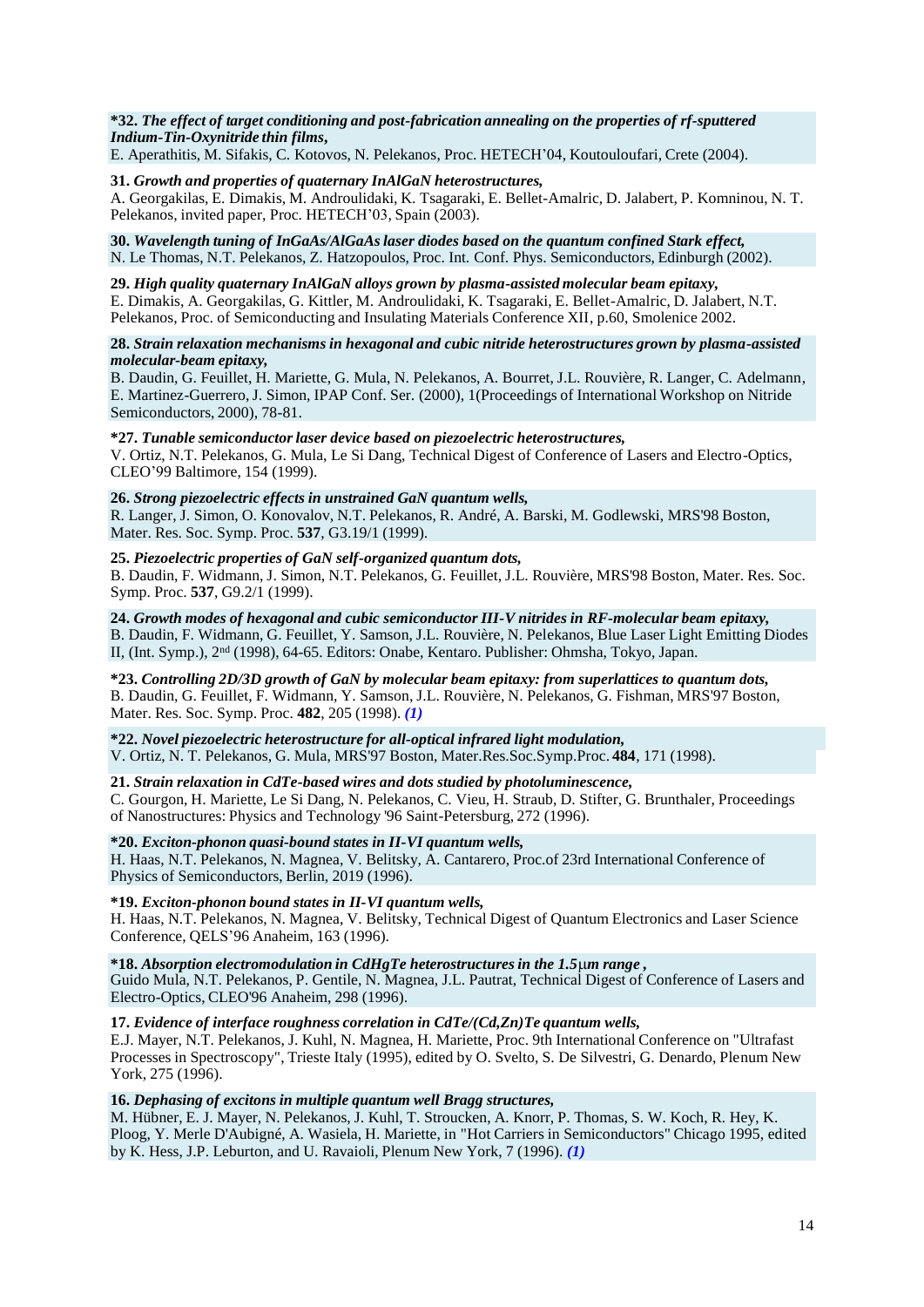#### **15.** *Fabrication and optical properties of CdTe/CdZnTe quantum wires and dots processed by nanolithography,*

H. Mariette, C. Gourgon, J. Cibert, Le Si Dang, C. Vieu, G. Brunthaler, H. Straub, W. Faschinger, N. Pelekanos, W. W. Rühle, invited paper, Int. Conf. Semiconductor Heteroepitaxy, Montpellier (1995), published in "Semiconductor Heteroepitaxy", edited by B. Gil and R.L. Aulombard, (World Scientific, Singapore), p.383.

# **\*14.** *All-optical quantum well modulator device based on strong carrier separation in piezoelectric layers,*

N. T. Pelekanos, Technical Digest of Conference of Lasers and Electro-Optics, CLEO'95 Baltimore, 302 (1995).

# **\*13.** *Optically controlled quantum confined Stark modulator,*

N. T. Pelekanos, B. Deveaud, J. M. Gérard, J. Hebling, J. Kuhl, Technical Digest of Conference of Lasers and Electro-Optics, CLEO'95 Baltimore, 65 (1995).

# **\*12.** *Coherent dynamics of resonantly excited quantum well excitons,*

N.T. Pelekanos, E.J. Mayer, M. Hübner, J. Kuhl, W.W. Rühle, R. Hey, K. Ploog, Technical Digest of Quantum Electronics and Laser Science Conference, QELS'95 Baltimore, 248 (1995).

### **\*11.** *Dephasing mechanisms and homogeneouslinewidths of excitons in CdTe quantum wells,*

E. J. Mayer, N. T. Pelekanos, J. Kuhl, N. Magnea, H. Mariette, Technical Digest of Quantum Electronics and Laser Science Conference, QELS'95 Baltimore, 188 (1995).

# **\*10.** *Contactless quantum confined Stark modulator based on GaAs/AlAs quantum filters,*

N. T. Pelekanos, B. Deveaud, P. Gravey, F. Clérot, J. M. Gérard, J. Kuhl, Proc. of Optical Computing '94, Edinburgh, Inst. Phys. Conf. Ser. **139**, 523 (1995). *(1)*

# **\*9.** *Strong room temperature exciton absorption and electroabsorption in CdTe/(Cd,Zn)Te quantum wells, at near-IR wavelengths,*

H. Haas, N. Magnea, H. Mariette, N. T. Pelekanos, Technical Digest of Quantum Electronics and Laser Science Conference, QELS'93 Baltimore, 191 (1993).

## **8.** *Molecular beam epitaxy of Zn1-xCdxSe/ZnSe heterostructures and their optical properties,*

H. Luo, N. Samarth, J.K. Furdyna, H. Jeon, J. Ding, N. Pelekanos, A.V. Nurmikko, Mat. Res. Soc. Symp. Proc. **228**, 301 (1992). *(3)*

## **7.** *Room temperature exciton absorption and reduced exciton-phonon interaction in ZnSe-based quantum wells at blue wavelengths,*

N. Pelekanos, J. Ding, A. V. Nurmikko, H. Luo, N. Samarth, J. Furdyna, Technical Digest of Quantum Electronics and Laser Science Conference, QELS'91 Baltimore, (1991).

### **6.** *Room temperature exciton absorption, excitonic nonlinearities and exciton-phonon interaction in (Zn,Cd)Se/ZnSe quantum wells,*

N.Pelekanos, J. Ding, A. V. Nurmikko, H. Luo, N. Samarth, J. K. Furdyna, Proc. Quantum Optoelectronics'91 Salt Lake City, (1991). *(1)*

# **\*5.** *Formation of heterojunction bandoffsets: isoelectronic viewpoint in ZnSe:Te quantum wells,*

Q. Fu, J. Ding, N. Pelekanos, W. Walecki, A. V. Nurmikko, S. Durbin, J. Han, M. Kobayashi, R. L. Gunshor, Proc. 20th Int. Conf. Phys. Semiconductors, Thessaloniki, World Publishing, 1353 (1990). *(1)*

# **\*4.** *Hot exciton luminescence in ZnTe/MnTe quantum wells,*

N. Pelekanos, Q. Fu, J. Ding, A. V. Nurmikko, M. Kobayashi, S. Durbin, J. Han, R.L. Gunshor, Proc. 20th Int. Conf. Phys. Semiconductors, Thessaloniki, World Publishing, (1990). *(1)*

**\*3.** *Strong electronic confinement in CdTe single quantum wells; excitonic emission from infrared to blue,*  J. Ding, N. Pelekanos, Q. Fu, W. Walecki, A. V. Nurmikko, J. Han, S. Durbin, M. Kobayashi, R.L. Gunshor, Proc. 20th Int. Conf. Phys. Semiconductors, Thessaloniki, World Publishing, 1198 (1990). *(1)*

# **2.** *Hot exciton luminescence in ZnTe/MnTe quantum wells,*

N. Pelekanos, J. Ding, Q. Fu, A. V. Nurmikko, M. Kobayashi, R.L. Gunshor, Technical Digest of International Quantum Electronics Conference, IQEC'90 Anaheim, (1990).

# **1.** *Radiative recombination in CdTe/MnTe quantum wells; emission from near infrared to blue wavelengths,*

J. Ding, N. Pelekanos, Q. Fu, A.V. Nurmikko, S. Durbin, J. Han, M. Kobayashi, R.L. Gunshor, Technical Digest of International Quantum Electronics Conference, IQEC'90 Anaheim, (1990).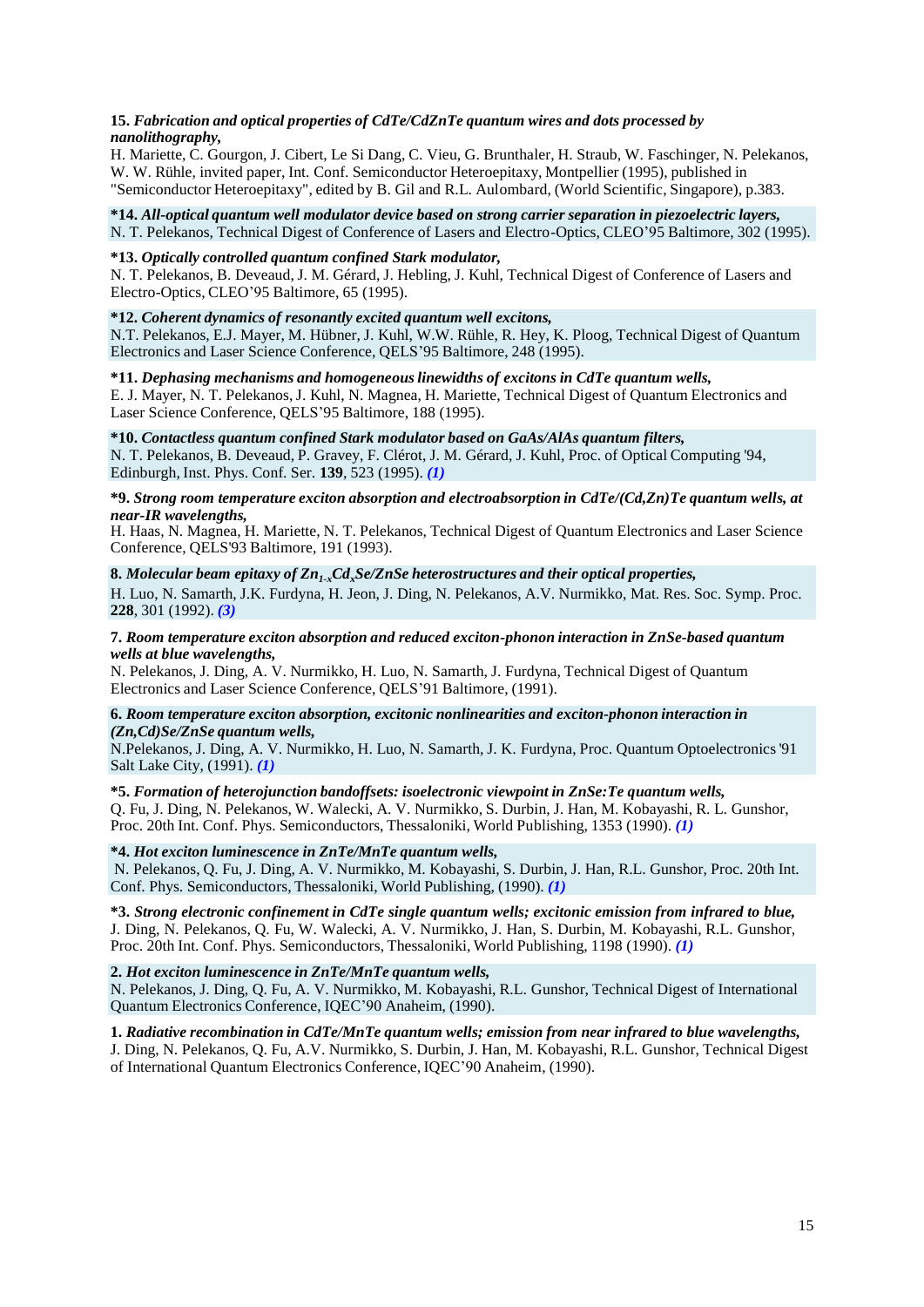# **CITATIONS:**

On December 2020, the total number of citations was about 3150, according to ISI Web of Science.

# **HIRSCH FACTOR ANALYSIS: <H>=28** *(December 2020)*

Specifically, using ISI Web of Science numbers:

- 1. F. Widmann et al., Phys. Rev. B. Rapid Comm. **58**, R15989 (1998). *(263)*
- 2. F. Widmann et al., J. Appl. Phys. **83**, 7618 (1998). *(206)*
- 3. N. T. Pelekanos et al., Phys. Rev. B **45**, 6037 (1992). *(190)*
- 4. R. Langer et al., Appl. Phys. Lett. **74**, 3827 (1999). *(185)*
- 5. S. Tsintzos et al., Nature **453**, 372 (2008). *(178)*
- 6. J. Simon et al., Phys. Rev. B **68**, 035312 (2003). *(156)*
- 7. F. Widmann et al., Appl. Phys. Lett. **73**, 2642 (1998). *(149)*
- 8. C. Adelmann et al., Appl. Phys. Lett. **76**, 1570 (2000). *(133)*
- 9. S. M. Durbin et al., Appl. Phys. Lett. **55**, 2087 (1989). *(104)*
- 10. J. Ding et al., Appl. Phys. Lett. **57**, 2885 (1990). *(98)*
- 11. E. Martinez-Guerrero et al, Appl. Phys. Lett. **77**, 809 (2000). *(78)*
- 12. J.L. Rouvière et al, Appl. Phys. Lett. **75**, 2632 (1999). *(76)*
- 13. R. Langer et al., Appl. Phys. Lett. **74**, 3610 (1999). *(66)*
- 14. J. Simon et al, Phys. Rev. B **61**, 7211 (2000). *(49)*
- 15. A.G. Kontos et al., Phys. Rev. B **72**, 155336 (2005). *(47)*
- 16. S. Haacke et al., Phys. Rev. B **47**, Rapid. Comm., 16643 (1993). *(46)*
- 17. K. Daskalakis et al., Appl. Phys. Lett. **102**, 101113 (2013). *(43)*
- 18. E. J. Mayer et al, Phys. Rev. B **51**, Rapid Comm., 17263 (1995). *(42)*
- 19. E. Iliopoulos et al., phys. stat. sol. (a) **203**, 102 (2006). *(41)*
- 20. N. Pelekanos et al., Phys. Rev. B **43**, Rapid Comm., 9354 (1991). *(37)*
- 21. M. Hocevar et al., Appl. Phys. Lett. **102**, 191103 (2013). *(36)*
- 22. S. Tsintzos et al., Appl. Phys. Lett. **94**, 071109 (2009). *(36)*
- 23. N. T. Pelekanos et al., Appl. Phys. Lett. **61**, 3154 (1992). *(35)*
- 24. N. Pelekanos et al., Phys. Rev. B **41**, 9966 (1990). *(31)*
- 25. I. Paradisanos et al., Appl. Phys. Lett. **110**, 193102 (2017). *(30)*
- 26. G. Christmann et al., Phys. Rev. B **82**, 113308 (2010). *(30)*
- 27. M. Androulidaki et al., phys. stat. sol. (c) **3**, 1866 (2006). *(30)*
- 28. F. Widmann et al., MicroelectronicsJ. **30**, 353 (1999). *(29)* 29. E. Dimakis et al., J. Cryst. Growth **251**, 476 (2003). *(27)*
- 30. B. Daudin et al., phys. stat. sol. (a) **176**, 621 (1999). *(27)*
- 31. M. Himmerlich et al., ACS Appl. Mat. & Interf. **1**, 1451 (2009). *(25)*
- 32. B. Daudin et al., Jpn. J. Appl. Phys. **40**, 1892 (2001). *(23)*

# **INVITED TALKS in WORKSHOPS/CONFERENCES:**

**18.** *Ultra-low threshold GaN polariton lasing in a zero dimensional trap,* E-MRS 2016, Fall meeting, Warsaw, September 2016.

## **17.** *Νανοφωτονική με ημιαγωγικές νανοδομές,*

1<sup>st</sup> Hellenic Workshop on Photonics, Athens, May 2016.

**16.** *Ultra-low threshold GaN polariton lasing at room temperature,*

31st Panhellenic Conference on Solid-State Physics and Materials Science, Thessaloniki, September 2015.

**15.** *Piezoelectric effect for improved semiconductor optoelectronics: from laser diodes and single photon emitters to solar cells,*

Workshop on "Piezoelectric nanodevices: present and future", Accademia dei Lincei, Rome, September 2012.

**14.** *GaAs nanowires for next generation photovoltaics: progress and challenges,* 9th International Conference on Nanosciences & Nanotechnologies(NN12), Thessaloniki, July 2012.

#### **13.** *Next generation nanophotonic semiconductor devices,*

Workshop on "Emerging Technologies in Micro and Nano Electronics and Eco-Friendly Aspects", Heraklion, July 2011.

**12.** *Οπτοηλεκτρονικές Διατάξεις: Νέες Κατευθύνσεις,*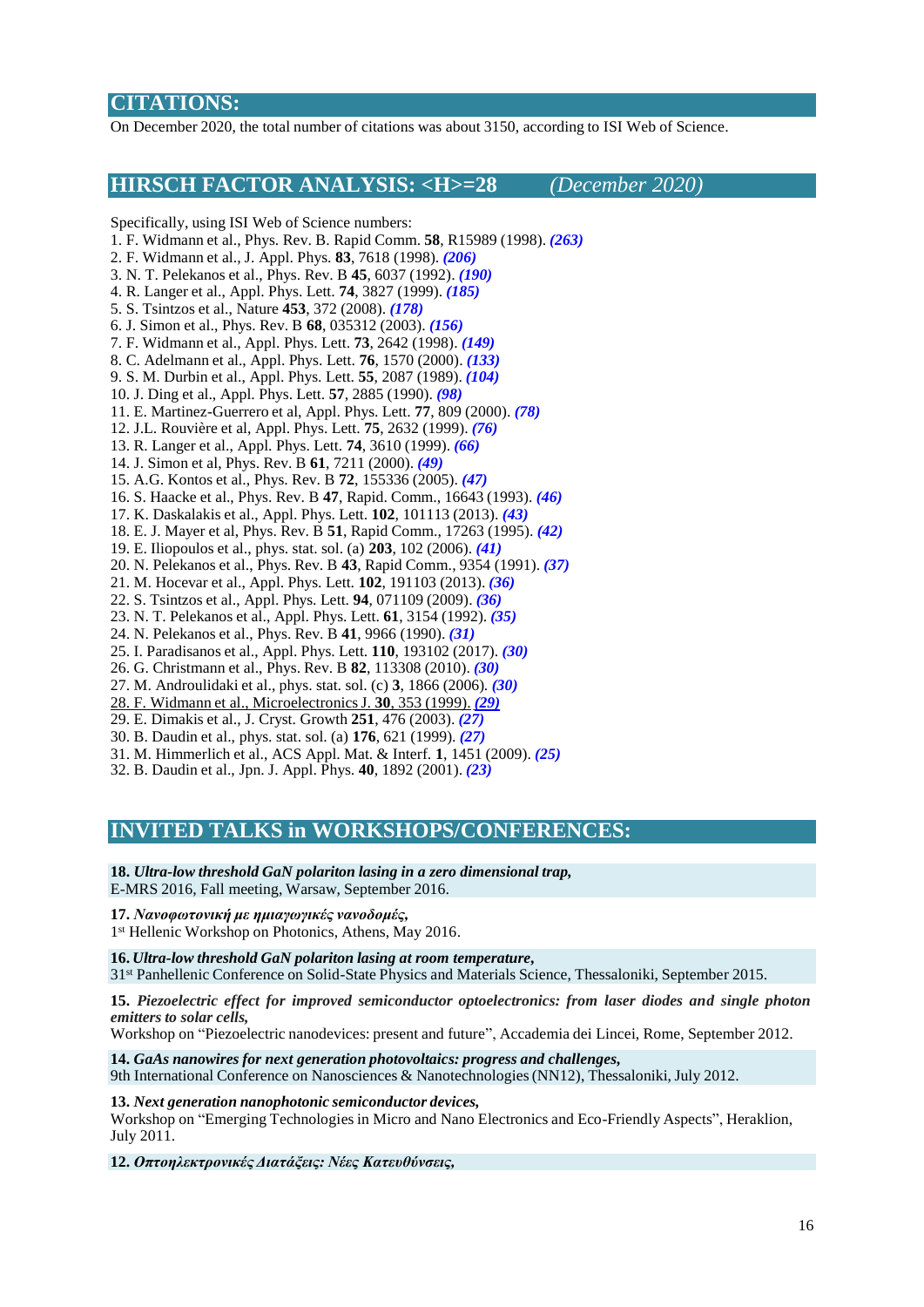Διημερίδα Micro-Nano, Athens, November 2009.

**11.** *Room temperature GaAs polariton LED: A first step towards a polariton laser?,* ICO-Photonics 2009, Delphi, October 2009.

**10.** *Near room temperature GaAs polariton LED,* International Conference on the Physics of Semiconductors 2008, ICPS 08, Rio de Janeiro.

**9.** *Πιεζοηλεκτρικές κβαντικές τελείες: βασική κατανόηση και φωτονικές εφαρμογές,* Διημερίδα ΙΤΕ, Ανώγεια, June 2005.

**8.** *GaN quantum dots: from basic understanding to unique applications,* Microelectronics Microsystems and Nanotechnology Conference, MMN'04, Athens (2004).

**7.** *Stark-tunable InGaAs laser diodes,*

International Semiconductor Conference, CAS'2002, Sinaia Romania (2002).

**6.** *Piezoelectric effects in heterostructures: consequences and applications,* Novel Index Surfaces 2001, NIS'01, Aspet (2001).

**5.** *Growth and Comparative Optical Properties of Hexagonal and Cubic GaN QDs,* European Material Research Society meeting EMRS Strasbourg (2001).

#### **4.** *Comparative study of optical properties of cubic and hexagonal GaN quantum boxes,* **International Workshop** on Physics of Light-Matter Coupling in Nitrides, Saint-Nectaire (2000).

**3.** *Effets de polarisation dans les nitrures,*

N.T. Pelekanos, Ecole Thématique du CNRS sur les Nitrures d'Eléments III, Orcières-Merlette (2000).

# **2.** *Effets piézo-électriques géants dans les nanostructures GaN,*

N.T. Pelekanos, in Workshop of Groupement de Recherches sur «Matériaux et Fonctions de l'Optique Non-Linéaire", Saint Martin Vesubie (1999).

### **1.** *Fast Photorefractive Materials Using Quantum Wells,*

N. T. Pelekanos, B. Deveaud, C. Guillemot, J. M. Gérard, P. Gravey, B. Lambert, A. Le Corre, J. E. Viallet, in European Material Research Society meeting EMRS Strasbourg (1994).

# **INVITED TALKS in ACADEMIC INSTITUTIONS:**

**15.** *Highly uniform GaAs/InGaAs core-shell nanowire arrays for photovoltaic applications,* Helmholtz-Zentrum Rosendorf-Dresden, January 2018.

**14.** *Highly uniform GaAs nanowires for photovoltaic applications,* University of Crete, Department of Physics, December 2017.

**13.** *Random and periodic arrays of strained GaAs/InGaAs core-shell nanowires for PV applications,* CEA/Grenoble, INAC, June 2017.

**12.** *Ultra-low threshold GaN polariton lasing at room temperature,* CEA/Grenoble, INAC, January 2016.

**11.** *GaN nanowires, membranes, microcavities, and hybrid devices,* EPFL Lausanne, Institut de Photonique et Electronique Quantique, May 2013.

**10.** *III-V nanowires for next generation photovoltaics* CEA/Grenoble, LITEN, December 2010.

**9.** *Room temperature GaAs polariton LEDs: a first step towards polaritronics?* University of Connecticut, Department of Electrical Engineering, August 2008.

**7/8.** *Polarization effects in nitride nanostructures,*

University of Athens, Department of Physics, and Institute of Microelectronicsin National Research Center "Demokritus" in Athens, November 1999.

**6.** *Giant piezoelectric and spontaneous polarization effects in GaN nanostructures,* University of Crete, Department of Physics, February 1999.

**5.** *Novel Optoelectronic Devices based on the Piezoelectric Effect,* FORTH, May 1998.